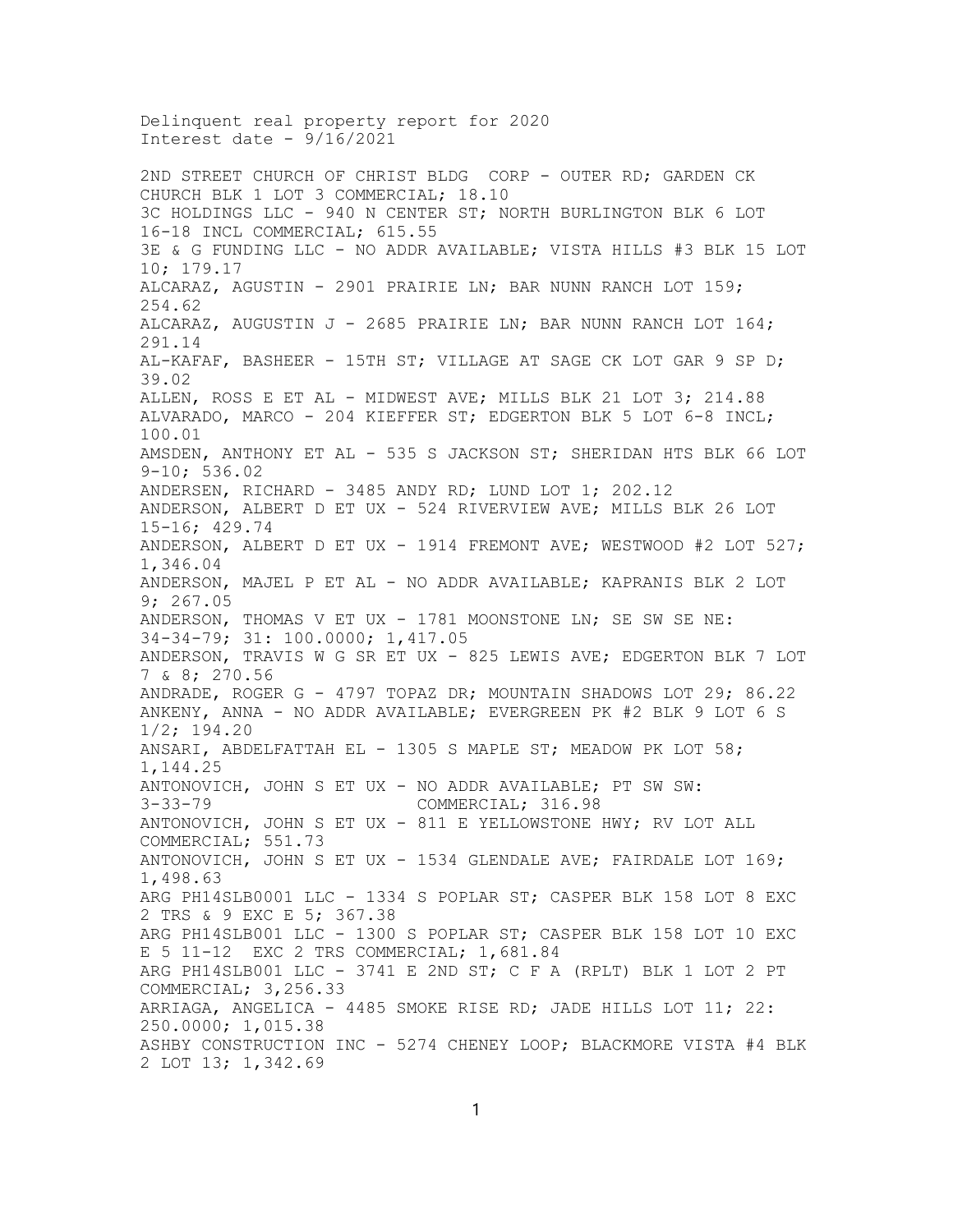ATKINS, CANDACE - 530 WESTSHORE RD; WESTSHORE VILLAGE LOT 55; 92.09 B B BROOKS RANCH JR PURCHASE - NO ADDR AVAILABLE; PT E1/2 SW: (TR 196) 29-36-78; 23.17 B B BROOKS RANCH PH IV JR PURCHASE TRT - NO ADDR AVAILABLE; NE NE: (TR 705) 32-35-78; 344.52  $32 - 35 - 78; 344.52$ B B BROOKS RANCH PHASE II JR PURCHASE - NO ADDR AVAILABLE; PT NE SE: PT NW SE: (TR 398) 19-35-78; 307.51 B B BROOKS RANCH PHASE III DEV - NO ADDR AVAILABLE; NE SW: (TR 617) 2-34-78; 24.07 B B BROOKS RANCH PHASE III DEVELOPMENT - NO ADDR AVAILABLE; PT SE NE: (PT TR 563) 34-35-78 .51 PT NW: PT N1/2 SW: (PT TR 563) 35-35-78 46.22; 400.79 B B BROOKS RANCH PURCHASE - NO ADDR AVAILABLE; PT N1/2 SW: (TR 251) 6-35-78; 24.82 B B BROOKS RANCH PURCHASE - NO ADDR AVAILABLE; NE NW: (TR 363) 20-35-78; 24.01 B B BROOKS RANCH PURCHASE TRUST #8597 6/9/2005 - NO ADDR<br>AVAILABLE; NW NE: PT NE NE: (TR 153) 25-36-79; 25.81 AVAILABLE; NW NE: PT NE NE: (TR 153) B B BROOKS RCH PH III JR PUR TRT 9/5/2006 #8631 - NO ADDR AVAILABLE; SW NE: (TR 495) 29-35-78; 24.15 B B BROOKS RCH PH III JR PUR TRT 9/5/2006 #8631 - NO ADDR<br>AVAILABLE; PT W1/2 SE: (TR 525) 29-35-78; 365.66 AVAILABLE; PT  $W1/2$  SE: (TR 525) B B ROOKS RANCH JR PURCHASE - NO ADDR AVAILABLE; NW NW: (TR 155) 25-36-79; 24.38 BABCOCK, JACOB ET UX - 1711 FALCON CREST BLVD; FALCON CREST #1 BLK 4 LOT 9; 2,162.96 BAILEY, BRADLEY D - 392 PERSHING ST; MIDWEST HEIGHTS BLK 2 LOT 11; 245.92 BALE, KENNETH L - 3951 VALLEY RD; VALLEY HILLS #2 LOT 917; 1,462.36 BALE, KENNETH L - NO ADDR AVAILABLE; NE SW: 30-33-87; 195.40 BALE, KENNETH  $L - NO ADDR AVAILABLE$ ;  $S1/2 SE$ : 25-33-88; 348.77 BALE, KENNETH L ET UX - 1326 OAKCREST AVE; BUTLER BLK 12 LOT 12 N 40; 150.67 BARBER, KENNETH A - 489 WESTSHORE RD; WESTSHORE VILLAGE LOT 38; 89.18 BARRY D GASDEK REVOCABLE TRUST - 1337 COTTONWOOD ST; CASPER BLK 187 LOT 5; 1,186.82 BARRY D GASDEK REVOCABLE TRUST - 645 W 9TH ST; BUTLERS WEST BLK 129 LOT 1 W 52.5 & 2 N 7.5 OF W 52.5; 411.09 BARRY D GASDEK REVOCABLE TRUST - 1930 S WASHINGTON ST; BUTLER BLK 144 LOT 10 & 11 S 1/2; 1,102.89 BARRY D GASDEK REVOCABLE TRUST - 2548 ALLENDALE BLVD; COUNTRY CLUB (OUT) BLK 13 LOT 13 (VAC); 1,226.40 BARTEN PROPERTIES LLC - 1501 SCENIC ST; AQUA TECH SIMPLE LOT 2 COMMERCIAL; 1,050.81 BASTOW, MARVIN - 1037 S CEDAR ST; CASPER BLK 123 LOT 9-10; 817.74 BASTOW, MARVIN - 5205 BEL VISTA DR; BAR NUNN RANCH LOT 31; 538.51 BASTOW, MARVIN - NO ADDR AVAILABLE; BAR NUNN RANCH LOT 32; 490.36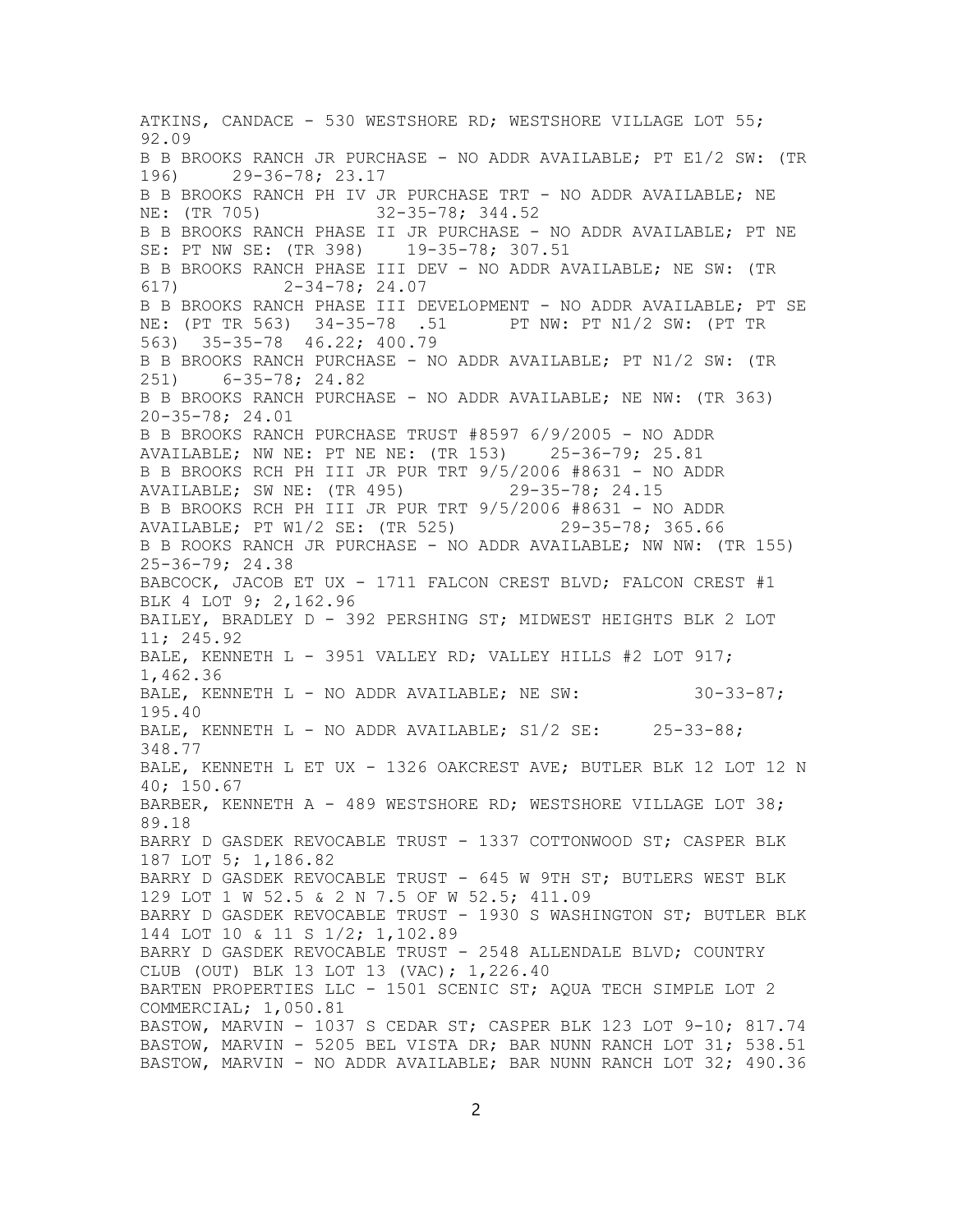BASTOW, MARVIN R - 917 N WASHINGTON ST; NORTH CASPER #2 BLK 48 LOT 12; 440.42 BASTOW, MARVIN R - 925 N WASHINGTON ST; NORTH CASPER #2 BLK 48 LOT 11; 574.59 BASTOW, MARVIN R - NO ADDR AVAILABLE; WEST ELEVENTH ST LOT 1; 256.23 BASTOW, MARVIN R - NO ADDR AVAILABLE; WEST ELEVENTH ST LOT  $2$ ; 256.23 BASTOW, MARVIN R - 1014 W 11TH ST; WEST ELEVENTH ST LOT 3; 366.00 BASTOW, MARVIN R - 1342 W 13TH ST; CASPER BLK 186 LOT 5 S 10 OF E 1/2 & 6 E 1/2; 702.87 BASTOW, MARVIN R - 1236 COTTONWOOD ST; CASPER BLK 217 LOT 8; 660.86 BASTOW, MARVIN R - 915 S CHESTNUT ST; CASPER BLK 118 LOT 3; 500.35 BASTOW, MARVIN R - 1029 S CEDAR ST; CASPER BLK 123 LOT  $7-8$ ; 902.55 BAYERT, SUSAN M - 4763 ARTIFACT; FOSSIL CK #2 LOT 96; 1,122.28 BEADLE, WILLIAM E III ET AL - 224 EVANS ST; EVANSVILLE BLK 13 LOT 8; 794.79 BEADLE, WILLIAM E III ET AL - 735 CONNIE AVE; RECLAMATION CENTER BLK 2 LOT 4; 615.95 BECHTOL, BRENDA INEZ ET AL - 112 W J ST; NORTH BURLINGTON BLK 1 LOT 21-22; 753.60 BECKER, RANDY L ET UX - 12260 ZERO RD; NE SE: N1/2 SE SE: 34-34-81 60.04 PT N12 NW SW: 6.31; 292.76 BECKER, RANDY L ET UX - NO ADDR AVAILABLE; PT SW SW SW: 35-34-81 1.12; 22.88 BEESON, LORETTA L - 11355 WAGON TRAIL RD; PADILLA-BEESON Lot 2; 1,963.13 BELL, JARED - 2111 HOGADON RD; PT LOT 20: 17-32-79; 1,748.06 BELL, JOHN R ET UX - 722 N LINCOLN ST; NORTH CASPER BLK 26 LOT 195-196; 752.79 BENDER, TERRY DEAN ET AL - 417 W 17TH ST; COMMUNITY PK BLK 10 LOT 15 W 60 OF N 10 & 16 W 60; 808.54 BENNETT, DANIEL - 3677 SUNBURST DR; SAND DUNE EST LOT 169; 86.22 BENNETT, FRANK A ET UX - 142 UNIVERSITY CT; EAST TERRACES BLK 4 LOT 11 N 10, 12 ALL & 13 S 8.41; 642.58 BENNETT, RICHARD SR - NO ADDR AVAILABLE; NW SW: 5-34-81; 407.19 BENNETT, VICTOR L - 522 WASATCH AVE; MILLS BLK 25 LOT 9-10; 596.96 BERTRAND, JOSEPH JEROME - 1649 TUMBLEWEED DR; ANTELOPE HILLS EST #2 LOT 73; 189.19 BIGHORN SHEEP CO - NO ADDR AVAILABLE; ARMINTO BLK 3 LOT 18; 35.07 BILL AND KATHY O'BRIEN TRUST 10/30/02 - NO ADDR AVAILABLE; SOUTH EST LOT 11; 814.76 BILL AND KATHY O'BRIEN TRUST 10/30/02 - NO ADDR AVAILABLE; SOUTH EST LOT 12; 722.74 BILL R FRASER LIVING TRUST DTD 10/20/1999 - 2000 REVENUE BLVD; INTERSTATE IND PK LOT 27 E PT COMMERCIAL; 3,173.11 BILLINGS, THERESA F - NO ADDR AVAILABLE; EDGERTON BLK 13 LOT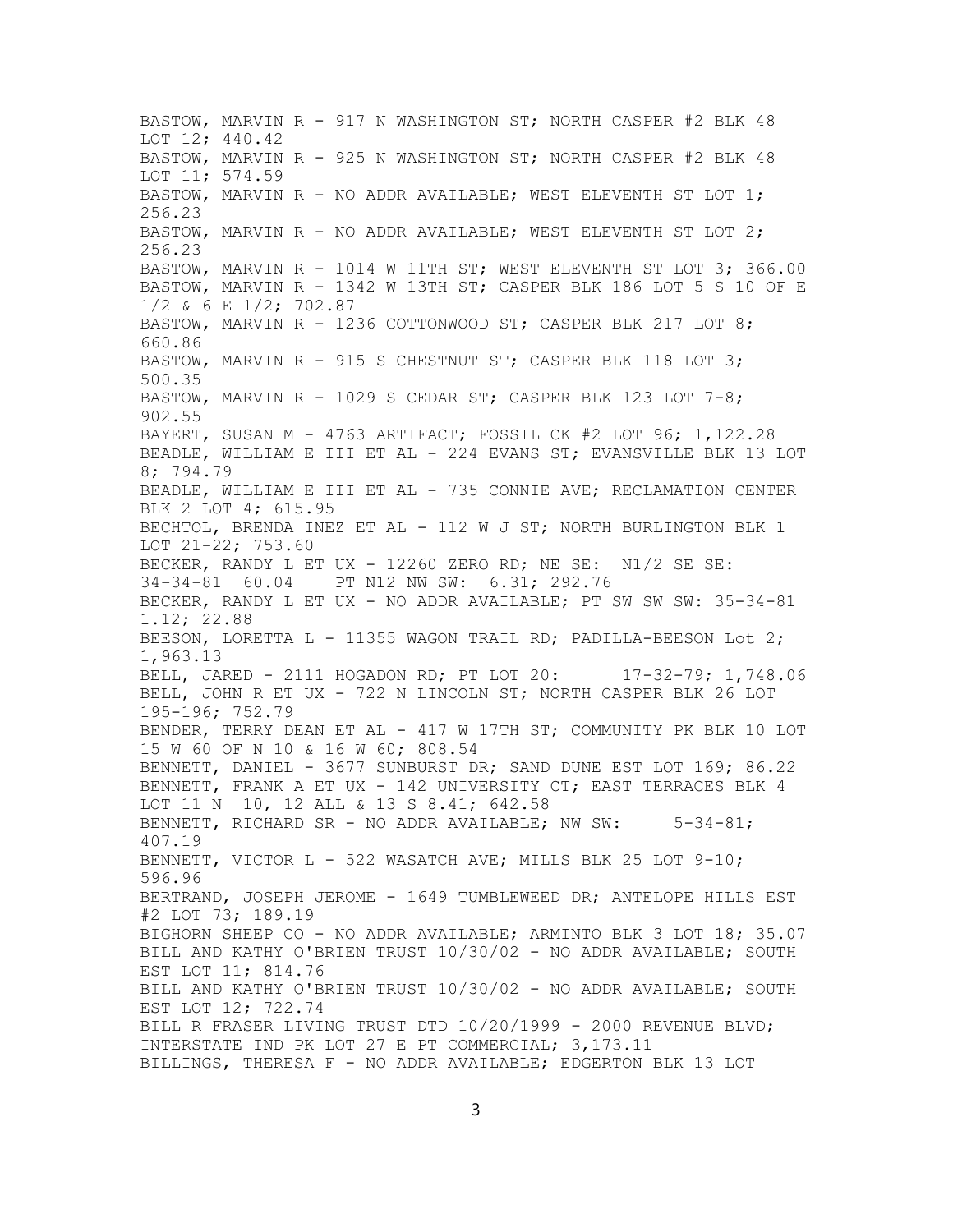14-16; 202.59 BLACK, MARLYN J SUCCESSOR TRUSTEE - 4400 S POPLAR ST; PINE TREE MANOR LOT GARAGE #6; 34.97 BLAIR, LUKE - NO ADDR AVAILABLE; NORTH CASPER BLK 13 LOT 72-73; 390.65 BLOOM, ESTHER M - 496 LEAVITT ST; EVANSVILLE #2 BLK 28 LOT 16; 532.18 BOAM, TRAVIS ET UX - 6230 TUMBLEWEED LN; SKYLINE RANCHES #2 LOT 23 W 10 & 24 ALL; 27: 650.0000; 1,704.42 BOOTH, MICHAEL J ET UX - NO ADDR AVAILABLE; PRAIRIE PARK EST #2 BLK 10 LOT 9B; 74.35 BOSLEY, NEIL - 1110 BRETTON DR; SUNRIDGE II LOT 65; 684.14 BOSSARD, SHARON M - 918 N BEECH ST; NORTH CASPER BLK 39 LOT 170-171; 750.20 BOSTON & BOSTON PROPERTIES LLC - 5516 COPPERHEAD DR; BLUE ROCK RANCHOS LOT 28; 228.20 BOTTOM ROCK LLC - NO ADDR AVAILABLE; ANTLER RIDGE Lot 3; 223.85 BOYLE, STEPHEN E ET AL - 322 BEATRICE ST; MIDWEST HEIGHTS BLK 3 LOT 17-18; 315.81 BREDENBERG, ODETTA F - 19 S 4TH AVE; MOUNTAIN VIEW (AKA #2) BLK 37 LOT 1A; 432.17 BREWBAKER, DAVID R - NO ADDR AVAILABLE; SWINGLE RANCH TRS LOTS 8 ; 14.37 BREWBAKER, DAVID R - NO ADDR AVAILABLE; SWINGLE RANCH TRS LOT 9; 17.53 BRISTOW, ROGINA RAVA - 933 S POPLAR ST; CASPER BLK 126 LOT 9 EXC STRIP ON W; 171.14 BRITE, WILLIAM E ET UX - 3605 BLUE SAGE LN; WATTS BLK 11 LOT 25; 275.70 BRITE, WILLIAM E ET UX - 3597 BLUE SAGE LN; WATTS BLK 11 LOT 24; 275.70 BROOKS, IRENE D - 10580 GOOSE EGG RD; PT SW SE: 1-32-81 1.45 PT NW NE: PT VAC GOOSE EGG RD ADJ ON SE: (.073 AC) 12-32-81 .873 COMM; 517.87 BROOKS, IRENE D ET AL - 10520 GOOSE EGG RD; PT SE SE: PT ADJ VAC<br>GOOSE ROAD R/W (EXC PT TO HWY 220)  $1-32-81; 1,275.15$ GOOSE ROAD R/W (EXC PT TO HWY 220) 1-32-81; 1,275.15 BROOKS, IRENE D ET AL - NO ADDR AVAILABLE; PT SW SE: 1-32-81 ; 19.33 BROSIUS, TIMOTHY A - 4800 ANTELOPE DR; BAR NUNN RANCH LOT 122; 681.92 BROWN, WILLIAM T ET AL - 4282 DODGE ST; MOUNTAIN VIEW BLK 19 LOT 18 TRI TR IN SE COR & 19 ALL; 44: 300.0000; 395.07 BRUCHIP PROPERTIES LLC - NO ADDR AVAILABLE; PT NE SE: 2-33-80; 56.06 BRUHN, LILLIAN - 8680 LAZY LN; WILDFLOWER VISTA LOT 10; 209.91 BRUST, MATTHEW - 5897 TWELVE MILE RD; PT NE SW: (N 329.90 OF NE SW:) 34-33-81; 35: 625.0000; 1,235.06 BRYANT, TIMOTHY M - 760 N 4TH AVE; MOUNTAIN VIEW BLK 62 LOT 22-23 COMMERCIAL; 593.81 BRYANT, TIMOTHY M - 5087 PAIGE ST; MOUNTAIN VIEW BLK 62 LOT 1; 258.98 BRYANT, TIMOTHY M - 771 N 5TH AVE; MOUNTAIN VIEW BLK 62 LOT 2 & 3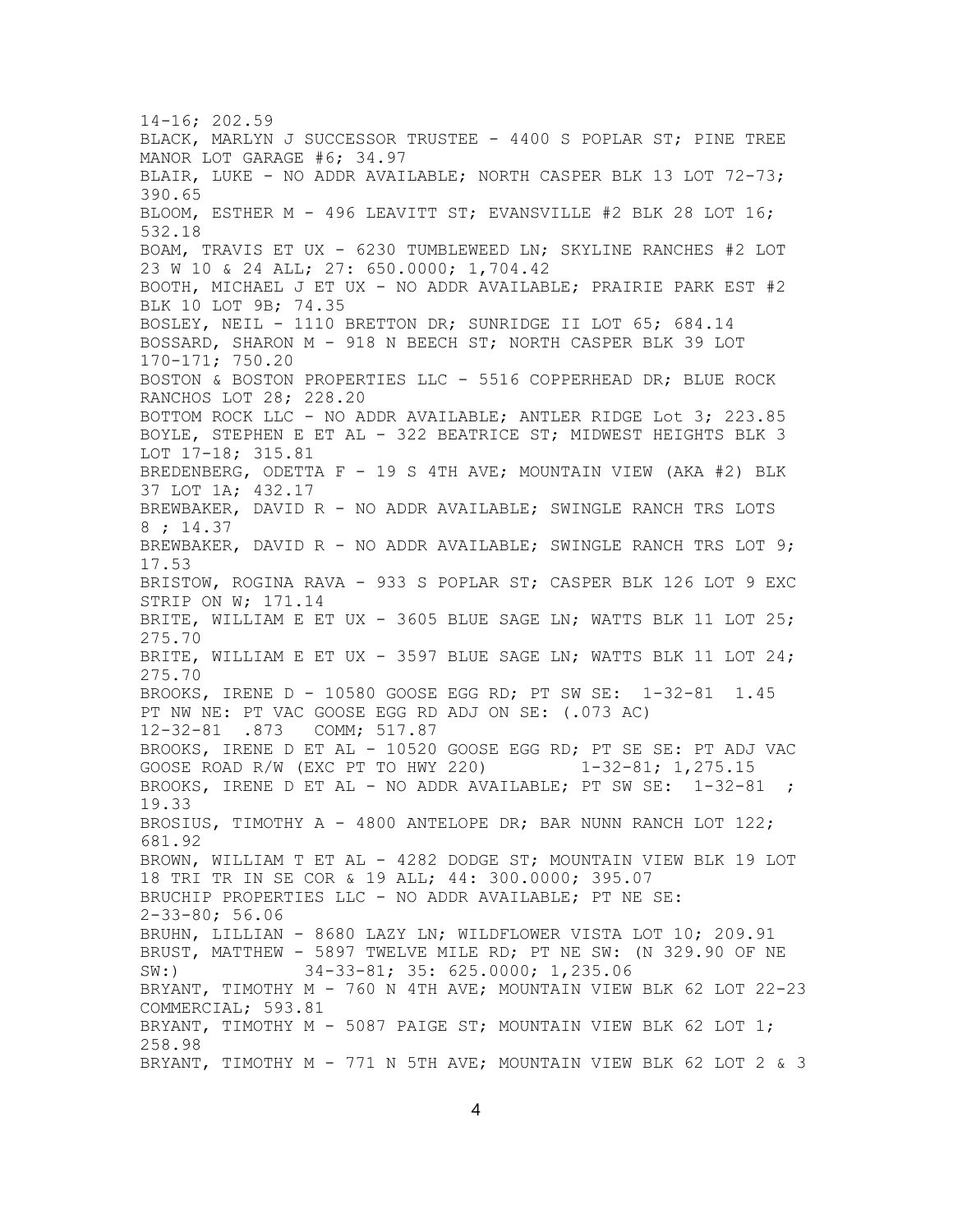N 1/2; 797.29 BUDIG, SCOTT R ET UX - NO ADDR AVAILABLE; KERSENBROCK SIMPLE Lot 2; 96.43 BULLS PEN LLC - 6913 W YELLOWSTONE HWY; PEETZ MINOR LOT 2 COMMERCIAL; 1,495.98 BURGE, DARLA HUMPHREY ET AL - 431 COPPER AVE; PLATTE PK BLK 5 LOT 7; 186.04 BURGENER, BILL J - 518 PEAKE ST; MIDWEST (TOWN OF) LOT 518; 98.72 BURN, MICHAEL S ET UX - 1436 FETTERMAN AVE; FORT CASPER LOT 204; 836.63 BURNETT, DONALD - 2194 BLAIR LN; BLAIR LANE LOT 10; 510.51 BURNITE, DAVID HAROLD ET AL - 3515 BLUE SAGE LN; WATTS BLK 11 LOT 15; 275.70 BURNSED, BARBARA J ET AL - 1437 FREMONT AVE; FORT CASPER LOT 215; 891.49 BURTON, PHILIP ET UX - 5343 BLUE ROCK RD; BLUE ROCK RANCHOS LOT 32; 42.24 C L I TOWERS INC - NO ADDR AVAILABLE; PT NE: 22-30-84<br>0.7605 COMMERCIAL; COMMERCIAL; 03.86 CALLAHAN, MICHAYLA - 653 BURKE ST; SHANNON AVE RESUB LOT 653; 98.71 CAMPBELL, RON ET UX - 8555 HOPI RD; HOMA HILLS LOT 112; 127.84 CAMPBELL, RON ET UX - NO ADDR AVAILABLE; HOMA HILLS LOT 113; 127.84 CAN-DO EVERTHING LLC - 927 CONNIE AVE; PETERSON #2 LOT 2 E 100 COMMERCIAL; 3,241.87 CAN-DO EVERYTHING LLC - 2313 SALT CREEK HWY; R AND D ACRES SIMPLE LOT 1; 688.14 CANEPA, DALE LEE ET AL - 1824 S SPRUCE ST; STANDARD OIL CO BLK 8 LOT 16 N 43 & 17 S 12; 683.36 CANTU, MICHAEL LUKE - 828 N PARK ST; NORTH CASPER BLK 34 LOT 180-181; 436.05 CARDENAS, ARNOLD ET AL - 844 E 1ST ST; LA HACIENDA Lot 1; 276.07 CARDENAS, EDGAR - 7924 OPAL ST; SAND DUNE EST LOT 4; 138.44 CARDENAS, EDGAR - 8400 QUARTZ CIR; SAND CASTLE EST LOT 3; 210.07 CARLTON, JOHN - 202 PLATTE AVE; MILLS BLK 20 LOT 14; 363.67 CARPENTER CO LLC - NO ADDR AVAILABLE; PT SW NW: (AKA C & N W<br>TRACTS DEEDED PT SW NW: 9-33-79) 9-33-79 TRACTS DEEDED PT SW NW: 9-33-79) COMMERCIAL; 53.57 CARPENTER, HUGH COTTON - 6658 VILLAGE DR; RIVER WEST EST LOT 168; 1,230.36 CARPENTER, JERRY D - 3323 PALMS RD; OASIS EST LOT 105; 106.54 CARPENTER, KELLY - NO ADDR AVAILABLE; NW SE: 5-34-81 40.00AC; 195.40 CARR, NORMA JEAN - 315 S SECOND ST; EDGERTON BLK 22 LOT 8 N 18.6; 33.77 CARR, NORMA JEAN - SECOND ST; EDGERTON BLK 22 LOT 8 S 21.6; 73.67 CARRIER, DONALD E ET UX - 1931 S JEFFERSON ST; SOUTH BLK H LOT 5 2.5 & 6-7 ALL; 407.91 CASPER REDEVELOPMENT COMPANY LLC - NO ADDR AVAILABLE; CASPER BLK 114 LOT 6 PT & 7 NW PT CASPER REDEVELOPMENT COMPANY LLC - NO ADDR AVAILABLE; CASPER BLK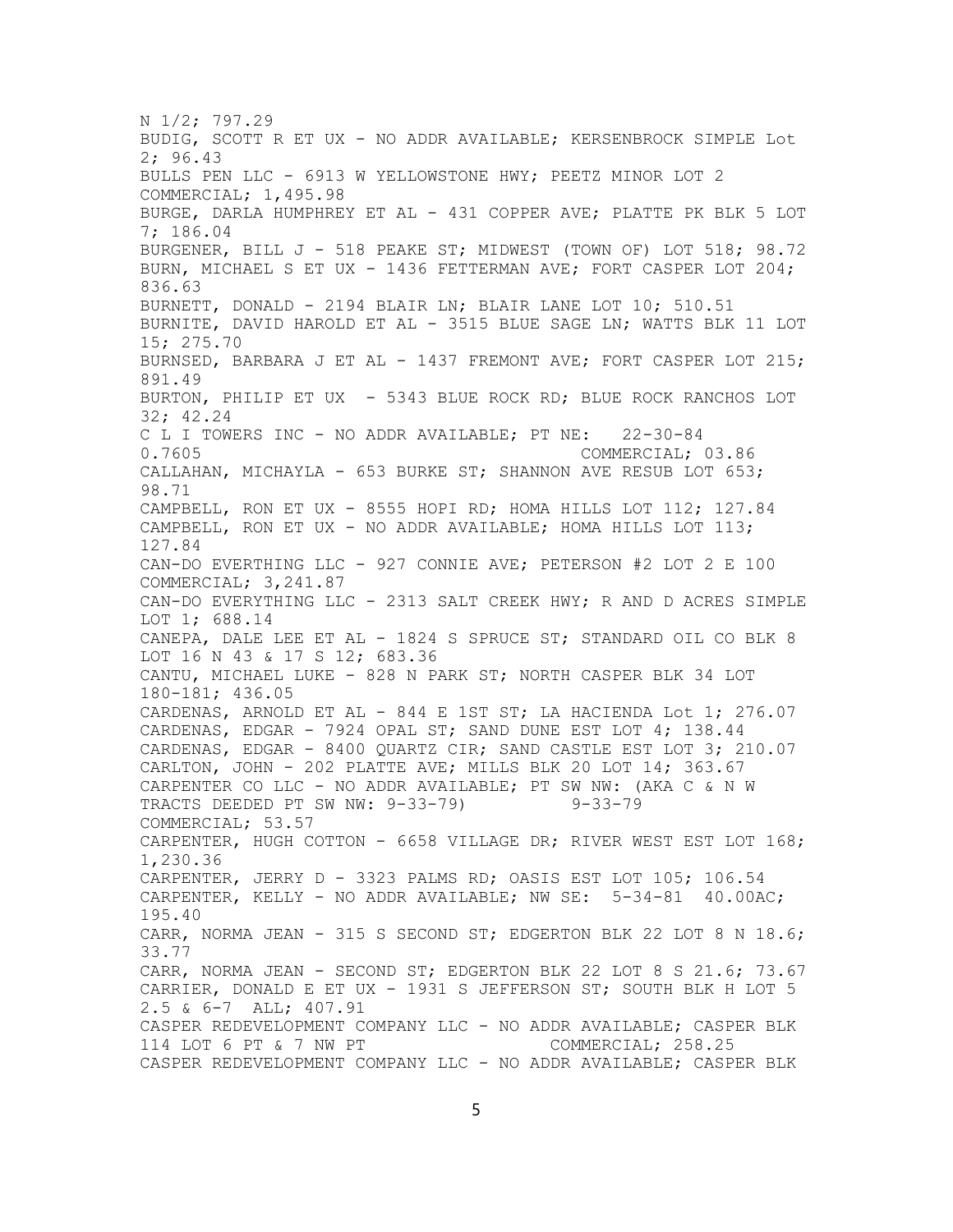114 LOT 5 SE 1/2 COMMERCIAL; 120.36 CASTELLOW COMM PROPERTIES LLC - 3444 BURD RD; B & B LOT 3 COMMERCIAL; 609.56 CASTELLOW RES PROPERTIES LLC - 413 PLATTE ST; MIDWEST HEIGHTS BLK 1 LOT 29-30 INCL; 315.90 CASTELLOW RESID PROPERTIES LLC - 214 WASATCH AVE; MILLS BLK 10 LOT 11; 302.28 CASTELLOW RESIDENTIAL PROPERTIES LLC - 333 N MC KINLEY ST; MORNINGSIDE BLK 1 LOT 4; 1,057.81 CCJC INVESETMENTS LLC - 483 WESTSHORE RD; WESTSHORE VILLAGE LOT 39; 87.00 CCJC INVESTMENTS LLC - 463 WESTSHORE RD; WESTSHORE VILLAGE LOT 40; 92.41 CCJC INVESTMENTS LLC - NO ADDR AVAILABLE; WESTSHORE VILLAGE LOT 44; 92.41 CHAMPLIN, JASON B F ET UX - 2922 SARATOGA RD; VALLEY HILLS LOT 135; 1,103.05 CHAPARRAL GARDENS LLC - 5635 HANLY ST; PT NW SE: 2-33-80; 714.84 CHAPARRAL GARDENS LLC - NO ADDR AVAILABLE; PT NE SE: 2-33-80; 541.35 CHAPARRAL GARDENS LLC - NO ADDR AVAILABLE; TR 330 X 760 IN S1/2 SE: 2-33-80; 915.05 CHAPARRAL GARDENS LLC - 5685 HANLY ST; PT NW SE: 2-33-80 COMMERCIAL; 1,724.18 CHAPARRAL HOMEOWNERS - NO ADDR AVAILABLE; CHAPARRAL BLK F LOT TR; 09.04 CHAPMAN REAL ESTATE PROPERTIES - AURORA ST; EDGERTON BLK 28 LOT 15; 112.36 CHAPMAN, MARC W - 304 WATSON ST; MIDWEST (TOWN OF) LOT 304; 63.22 CHEW, WILLIAM - 120 E L ST; NELSONS BLK 11 LOT 7 E 1/2; 854.25 CHURCH OF GOD - 5155 BEL VISTA DR; BAR NUNN RANCH LOT 28-30 INCL; 218.20 CIM TRUST 2016-4 MORTGAGE-BACKED - 2800 W ORMSBY RD; NE SE: 20-35-79; 761.27 CLARK, HAROLD W - 7530 TAXIWAY PL; PT SW NE: 28-34-80; 1,067.11 CLAY COPE LLC - GAS HILLS RD; ALL: 2-35-88 641.90 ALL: 3-35-88 639.53 E1/2: 4-35-88 319.01 E1/2: PT W1/2: (E OF EX N-S FENCE LINE) 9-35-88 523.85 ALL: 10-35-88 640.00 ALL: 11-35-88 640.00; 2,106.39 CLAY COPE LLC - GAS HILLS RD; E1/2: 33-36-88 320.00 N1/2:<br>34-36-88 320.00 ALL: 35-36-88 640.00; 777.67 ALL: 35-36-88 640.00; 777.67 CLINE, CHARLES G - 4225 OPAL ST; SAND DUNE EST LOT 31; 86.22 CLINE, CHARLES G - 4169 OPAL ST; SAND DUNE EST LOT 30; 86.45 CLINE, CHARLES G - 7870 SAND DUNE ST; SAND DUNE EST LOT  $43$ ; 103.53 COATS, ASHLEY  $D - 4815$  BEL VISTA DR; BAR NUNN RANCH LOT 7; 1,562.90 COBB, RAY C - 1404 E 1ST ST; BUTLER BLK 80 LOT 7 W 1/2; 812.74 COCA, DEBRA M - 5026 LA FAYETTE ST; MOUNTAIN VIEW BLK 61 LOT 10-12 E 1/2 INCL; 819.27 COCKLIN, JIM ET AL - 761 CENTER ST; EDGERTON BLK 27 LOT 12; 35.35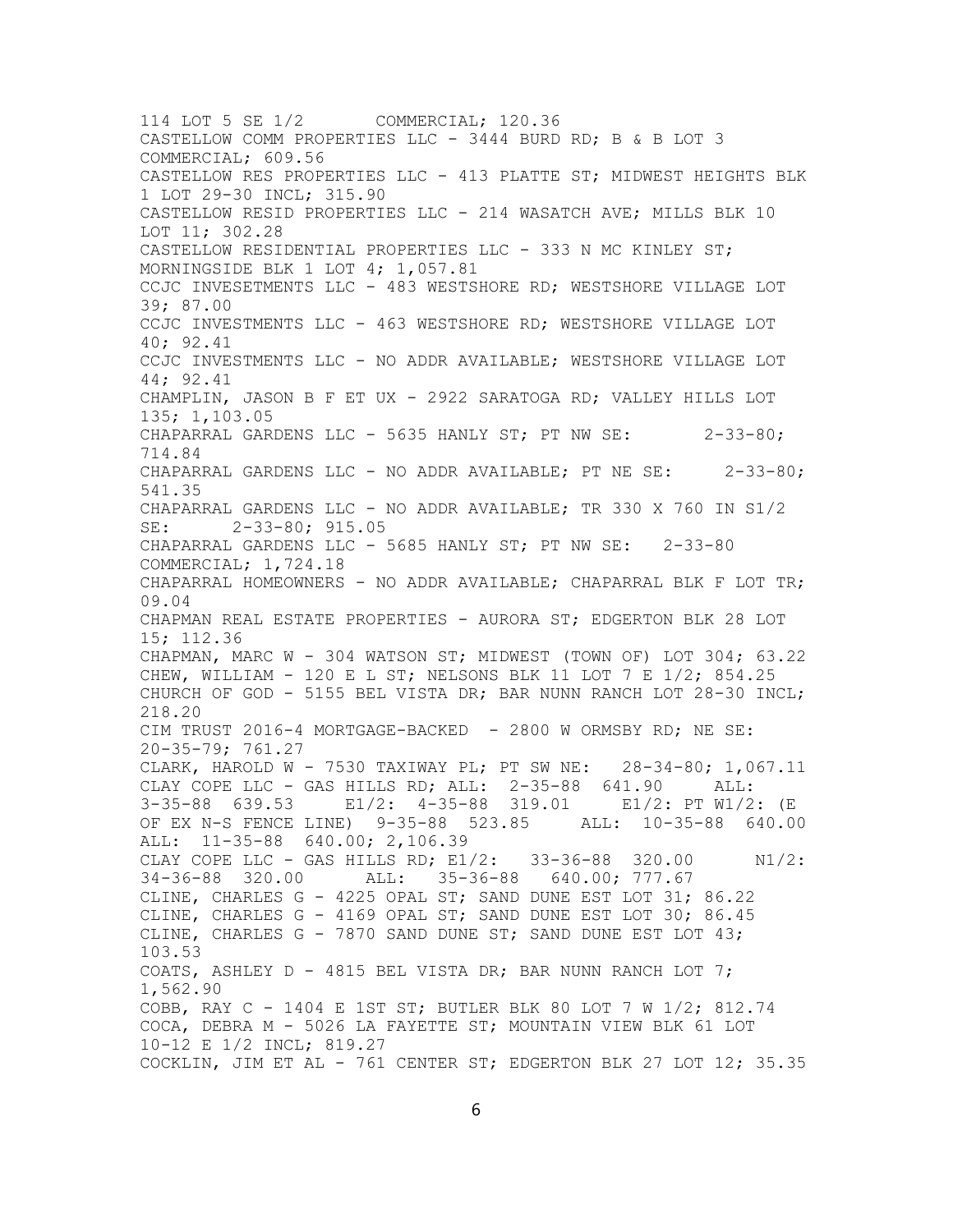COLLING, CALVIN J - 1508 S CHESTNUT ST; STANDARD OIL CO BLK 2 LOT 32; 1,609.06 COLLING, STEPHANIE B - 907 W MIDWEST AVE; CASPER BLK 114 LOT 4 W 31.11; 316.49 COLLINS, ROBIN A - 11298 POISON SPIDER RD; PT SE NE: PT NE SE: 2-33-81; 80.07 CONSTANCE L LOUNDAGIN REV TRUST 9/1/11 - 64 MARIGOLD; PARADISE VALLEY BLK 1 LOT 53 SW 19 & 54 N 61.55; 827.79 COOK, JERRY A - 2121 MIDWAY DR; RIVERSIDE FARMS LOT 40 S 1/2 OF W 161; 272.89 CORNBLATT, WAYNE MARK - 5150 ROMEO RD; NE NE: (TR 201) NW NE: (TR 202) 202) 31-36-78; 452.40 CORNELL, RON - 213 LEWIS ST; MIDWEST (TOWN OF) LOT 213 & 215; 333.14 COVER, JERRY C - 6785 ZERO RD; MOUNTAIN HORIZON #3 SIMPLE LOT 1; 1,130.72 CRIMM, WILLIAM LARRY - 73 N 4TH AVE; MOUNTAIN VIEW BLK 7 LOT 7; 297.84 CROSSAN, JULIE ANN ET VIR - 1480 HAZELWOOD DR; MANOR HTS BLK 7 LOT 14 S PT & 15 N 10; 741.50 CROWE, ROBERT ET AL - 19684 HWY 20-26; N1/2 NW: 28-35-82 80.00 NE NE: 29-35-82 40.00; 326.77 CUEVAS, HAYDEE - 2181 LEXINGTON AVE; BEVERLY HTS BLK 3 LOT 16; 1,164.14 CURTIS, DAVE L - 2361 PRAIRIE LN; BAR NUNN RANCH LOT 174 W 50; 149.40 D M R PROPERTIES LLC - 1216 S BOXELDER ST; CASPER BLK 156 LOT 10 COMMERCIAL; 1,377.95 DALTON, JACK - 7889 SAND DUNE ST; SAND DUNE EST LOT 69; 93.15 DALTON, JACK - 7805 SAND DUNE ST; SAND DUNE EST LOT 71; 86.22 DALTON, JACK - 4004 SAND DRIFT CIR; SAND DUNE EST LOT 72; 86.22 DALTON, JACK - 4000 SAND DRIFT CIR; SAND DUNE EST LOT 74; 86.22 DALTON, JACK - NO ADDR AVAILABLE; POWDER RIVER BLK 31 LOT 8-10 INCL; 169.44 DARCY, DEBRA A - 823 N WASHINGTON ST; NORTH CASPER #2 BLK 43 LOT 4 S 27.5 & 5 N 22.5; 1,041.42 D'ARCY, DEBRA ANN - 680 PENDELL BLVD; RECLAMATION CENTER BLK 1 LOT 12; 926.55 DARLYN G MC INTOSH REV TRUST 8/7/2007 - NO ADDR AVAILABLE; DOWLER #3 LOT 47 COMMERCIAL; 686.25 DEBYAH, BLAINE ET AL - 4492 MOUNTAIN VIEW DR; MOUNTAIN VIEW BLK 15 LOT 21; 44: 300.0000; 283.82 DECADE INC - NO ADDR AVAILABLE; RUSTIC PINES (RPLT) BLK 1 LOT 10; 208.85 DEFEBAUGH, KEVIN E - 2172 SUNFLOWER; PLATTE VIEW BLUFFS BLK 9 LOT 8; 694.25 DEM RANCH LIMITED PARTNERSHIP - NO ADDR AVAILABLE; POWDER RIVER BLK 10 LOT 19-28; 435.86 DEM RANCH LIMITED PARTNERSHIP - NO ADDR AVAILABLE; ALL: 2-35-86<br>640.23 LOT 1-2: S1/2 NE: SE: 3-35-86 319.35 LOT LOT 1-2: S1/2 NE: SE: 3-35-86 319.35 LOT 2,3-4: S1/2 NW: SW: 4-35-86 358.73 NE: NE NW: 9-35-86 280.00 W1/2: N1/2 NE: S1/2 SE: 10-35-86 480.00 N1/2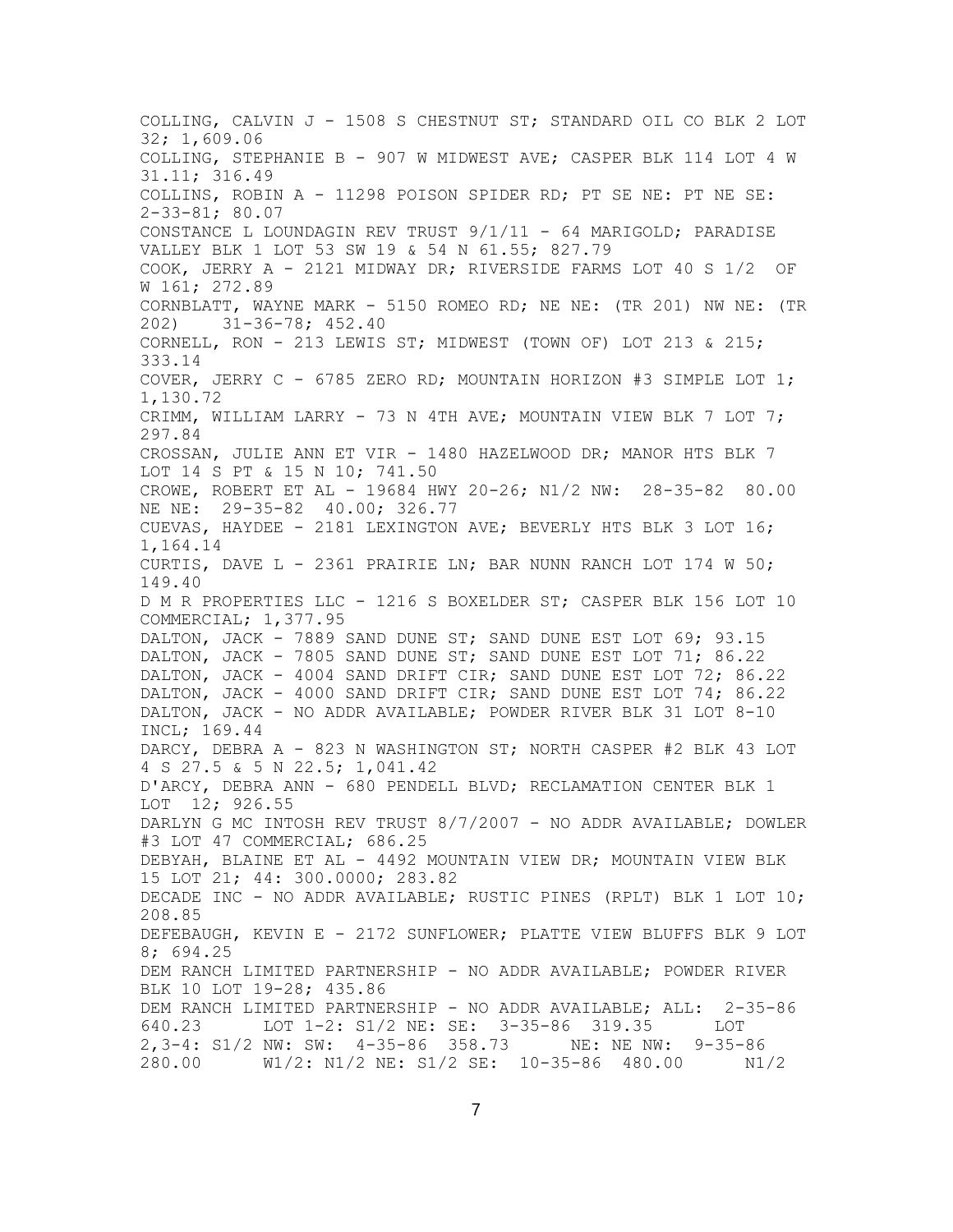S1/2: SE SW: N1/2 NW: SE NW: 11-35-86 320.00 N1/2 S1/2: SE SE: 12-35-86 200.00 NE NE: 13-35-86 40.00 E1/2: SW: 14-35-86 480.00 ALL: 15-35-86 640.00; 992.76 DEM RANCH LIMITED PARTNERSHIP - 31200 W YELLOWSTONE HWY; LOT 1:<br>LOT 5: NE NW: N1/2 SE NW: 31-36-83; 67.33 LOT 5: NE NW:  $N1/2$  SE NW: DENNIS, MILDRED B ET AL - 1455 W ODELL AVE; VALLEY HILLS LOT 295; 1,367.61 DENNIS, RAY A - 830 W 45TH ST; SUNRISE HILLS #4 BLK 18 LOT 8; 1,416.64 DENNIS, RAY A ET AL - NO ADDR AVAILABLE; SE NE: (TR 388) 21-35-78; 187.65 DERRERA, RAYMOND A - 1608 S CHESTNUT ST; STANDARD OIL CO BLK 2 LOT 22; 463.96 DJR HOLDINGS LLC - 22576 N ELM ST; ARMINTO BLK 2 LOT 3-4; 100.06 DONALD R COFFMAN REVOCABLE TRUST 7/6/1995 - 425 N WASHINGTON ST; BURLINGTON BLK 3 LOT 7-9 INCL; 428.29 DONALD R COFFMAN REVOCABLE TRUST 7/6/1995 - 439 N WASHINGTON ST; BURLINGTON BLK 3 LOT 10 ALL, & 11 S 1/2; 106.39 DONNA GENE WALTER LIVING TRUST - NO ADDR AVAILABLE; PT SE SW SW: S1/2 NE SW: SE SW: S1/2 NW SE: PT SW SE: N1/2 SE SE: 23-33-79 134.687AC; 757.73 DONOHUE, MICHAEL D - 2804 COULTER DR; FORT CASPER LOT 34; 636.95 DOUGHERTY, PATRICK F - NO ADDR AVAILABLE; PT N1/2 SE: 17-32-79; 40.14 DOUGHERTY, PATRICK F - NO ADDR AVAILABLE; LEMMERS ACRES LOT TR 10; 469.64 DOUGHERTY, PATRICK F - 10492 S T H K RD; STARWALLOW #2 LOT 205-206; 439.84 DRENGENBERG, MATTHEW ROSS - NO ADDR AVAILABLE; W 565 OF LOT 3: (PT TR 183) 30-36-78 17.04 PT NE SE:; 197.88 DUNCAN, MATTHEW B - NO ADDR AVAILABLE; LOT 4: (TR 139) 19-36-78; 165.38 DUNCAN, MELISSA ANN - 2340 JOHNSTONE RD; DEMPSEY LOT 23 PT; 430.90 DUNN, MELVILLE ET UX - 5111 S DAVID ST; SUNRISE HILLS #5 BLK 30 LOT 15; 698.94 DUWENHOEGGER, SUSAN - 26 DAHLIA; PARADISE VALLEY BLK 3 LOT 36; 926.14 E L O C LLC - NO ADDR AVAILABLE; CASPER BLK 57 LOT 21 COMMERCIAL; 238.63 EASTRIDGE-REVERE, GAYLE A ET AL - 4040 S OAK ST; SUNRISE HILLS #4 BLK 22 LOT 10; 978.81 EBERHARDT, RENE - 645 E 14TH ST; BUTLER BLK 18 LOT 1 N 1/2; 367.25 EDWARDS, ANGELA - 4251 FOX; WOLF CK ONE BLK 5 LOT 1; 1,584.10 EDWARDS, CHARLES ET AL - 838 W 12TH ST; CASPER BLK 124 LOT 13-14 W 1/2; 484.93 ELLIOTT, MONTY ET UX - 459 BIG HORN ST; BUENA VISTA BLK 2 LOT  $17$ ; 578.19 ELLIS, JOHNATHAN - NO ADDR AVAILABLE; BAR NUNN RANCH LOT 170 E 50; 311.34 EMGARTEN, SANDRA K - 60 4TH ST; EVANSVILLE #2 BLK 28 LOT 7-8 E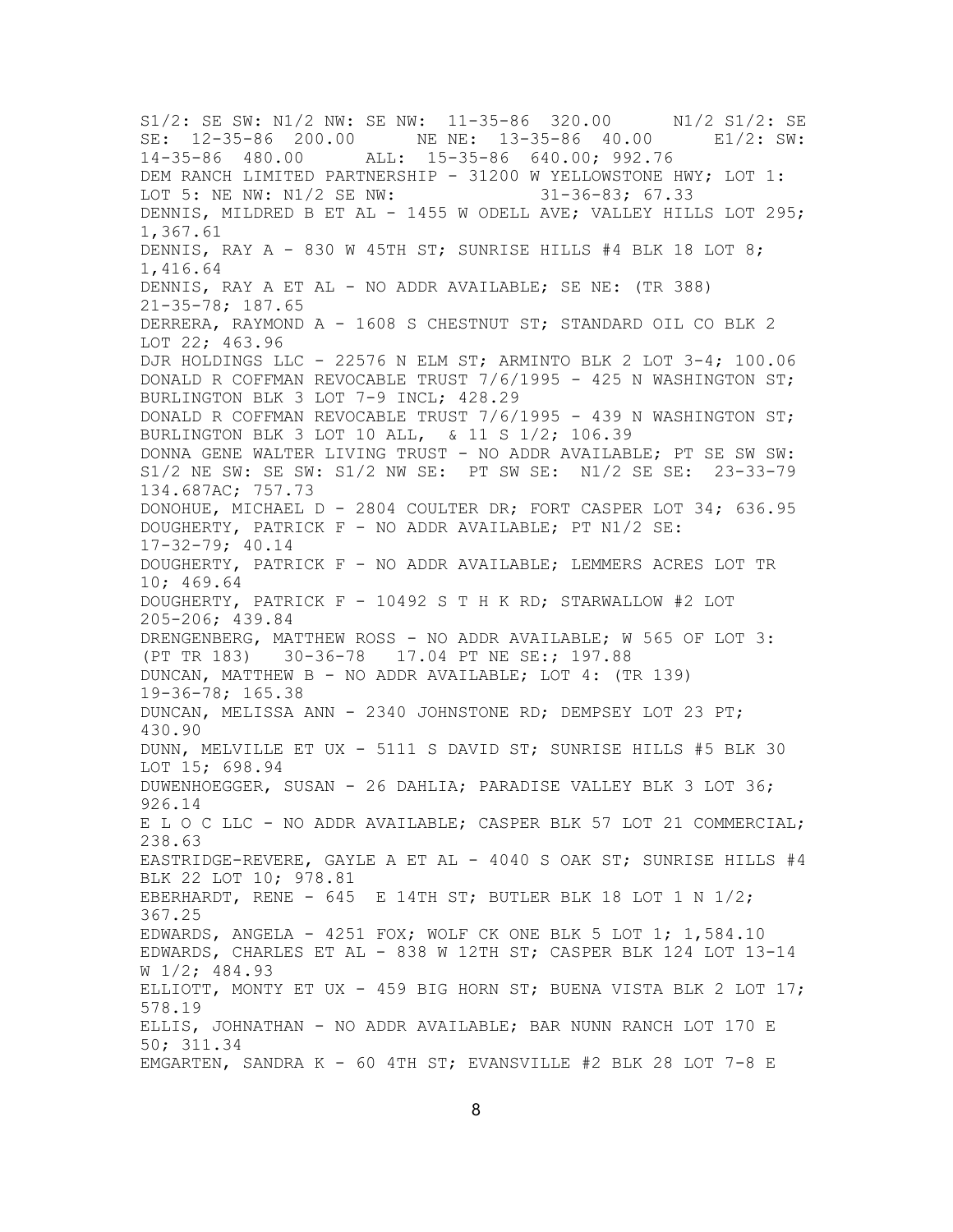1/2; 385.92 EVENSON, MERRI - 17951 MAVERICK DR; ANTELOPE HILLS EST #2 LOT 7 S 1/2; 70.43 F T INVESTMENTS LLC - NO ADDR AVAILABLE; ROBERTSON HILLS COMMONS (RPLT) Lot TR B; 128.68 FACKELMAN, AARON ET UX - 2553 RAINBOW DR; SUNRISE HILLS BLK 11 LOT 17; 1,027.66 FALCON PROPERTIES LLC - 603 N POPLAR ST; WYOMING IND PK (OUT) BLK 5 LOT 2 COMMERCIAL; 2,030.24 FANKHAUSER, ANGELA DAWN - 1759 S MITCHELL ST; BUTLER HTS BLK 35 LOT 7; 858.76 FARMER JR & GERALDINE I HOUSHOLDER - 2320 DEW DR; MORNING DEW LOT 10; 1,131.62 FAST TRACT FAMILY LLC - NO ADDR AVAILABLE; SWEETBRIER LOT 31; 25.12 FAUBER, BRION ET UX - CENTER ST; EDGERTON BLK 21 LOT 1-2 COMMERCIAL; 07.52 FAYVILLE, CHRISTOPHER J ET AL - 5542 BLUE ROCK RD; BLUE ROCK RANCHOS LOT 2; 86.45 FEDERAL NATIONAL MORTGAGE ASSOC - 2115 W 15TH ST; MEADOW PK LOT 197; 511.95 FEURT, SHANNON D - 2110 KINGSBORO RD; VALLEY HILLS #2 LOT 514 W 68.2; 842.06 FIELD, ANDREW J - 2130 KINGSBORO RD; VALLEY HILLS #2 LOT 500; 844.81 FINCH, WILLIAM K ET UX - NO ADDR AVAILABLE; VALLEY HILLS LOT 403 N PT; 246.78 FIRST AMERICAN TITLE INS CO TRUSTEE - 3640 WINCHESTER WAY; NW SW: (TR 130) 24-36-79; 376.12 FIRST AMERICAN TITLE INS CO TRUSTEE - NO ADDR AVAILABLE; PT NE<br>SW: (TR 246) 5-35-78; 304.35  $5 - 35 - 78; 304.35$ FIRST AMERICAN TITLE INS CO TRUSTEE - NO ADDR AVAILABLE; NE NE:<br>(TR 469) 26-35-78; 341.96  $26 - 35 - 78; 341.96$ FIRST AMERICAN TITLE INS CO TRUSTEE - NO ADDR AVAILABLE; PT SE<br>NW: PT NE SW: PT SE SW: (TR 502) 27-35-78; 431.95 NW: PT NE SW: PT SE SW: (TR 502) FISHERS OF MEN LLC - 18197 HWY 220; PT N1/2 SW: 1-30-82; 10,547.28 FLORES, LINDA MAE ET AL - 391 PLATTE ST; MIDWEST HEIGHTS BLK 1 LOT 25-27 INCL; 379.40 FLORES, VICTOR ET UX - 63 ASH ST; MIDWEST-GAS PLANT LOT 63; 173.77 FOGLE, MARY M - 1200 S CONWELL ST; KENWOOD LOT 469 E 66 OF N 30& 470 E 66; 366.39 FORD, ROBERT E ET UX - 8470 ZERO RD; PT SE SE: 32-34-80; 934.84 FOWLER, ROBERT G ET AL - 1174 COUNTY LINE RD; MEADOW ACRES #2 LOT 21 TR; 691.33 FOWLER, WILLIAM M - 8815 HOPI RD; HOMA HILLS LOT 96; 127.84 FRAILEY, ROBERT ET UX - 15082 BATES CREEK LN; VIA ONE LOT 1; 40.47 FRANCIS, RONALD A - 1115 SWORD ST; KAPRANIS BLK 3 LOT 9; 315.61 FRANK C LAYTON MARITAL TRUST  $3/27/08$  - NO ADDR AVAILABLE; RED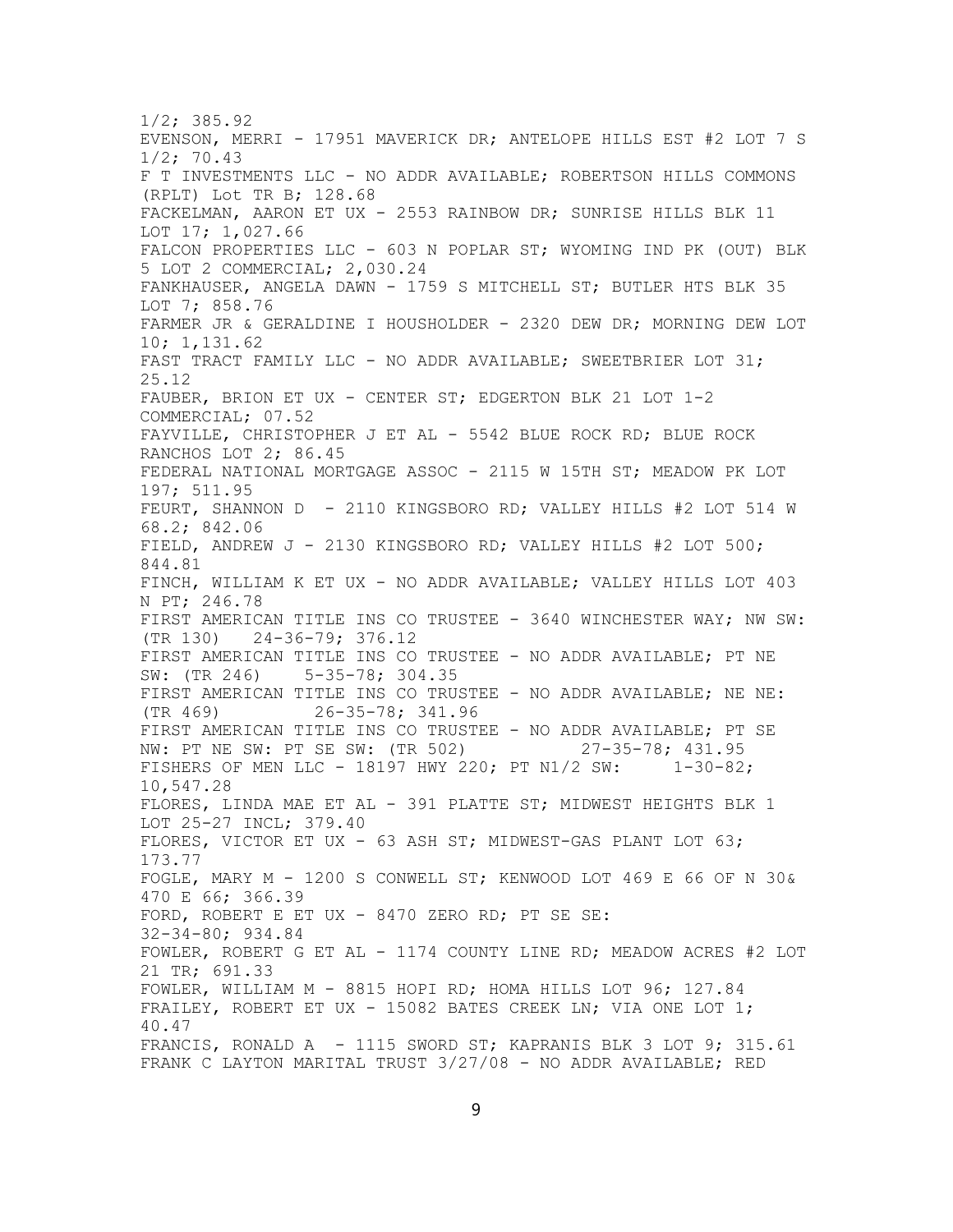BUTTE VILLAGE #1 RESUB TR V LOT 101A & 103A; 23: 225.0000; 268.30 FULLER, ASHLEY R ET UX - NO ADDR AVAILABLE; SKYVIEW IND PK (RPLT L 30) LOT 38 COMMERCIAL; 710.77 GABBARD, WILLIAM - 216 LEWIS ST; MIDWEST (TOWN OF) LOT 216; 189.26 GAINES, ALBERT ET UX - WISCONSIN AVE; EAST TERRACES BLK 2 LOT 5-6; 658.60 GALLOWAY, MARK A ET UX - 1045 TOWNSEND LN; BLACKMORE VISTA #2 BLK 10 LOT 7; 4,245.80 GARCIA, GERRY DEANE BRAUTTACHT - 584 PEAKE ST; MIDWEST (TOWN OF) LOT 584; 213.18 GINN, GARRY B ET UX - 506 PEAKE ST; MIDWEST (TOWN OF) LOT 506; 95.70 GLASSPOOLE, CLEO - 22921 PELICAN RIDGE; ALCOVA RESERVOIR LOT 30; 212.70 GLASSPOOLE, CLEO ANN - 1951 GLENDALE AVE; FAIRDALE LOT 462; 1,537.09 GOLDSMITH, KIMBERLY K - 1100 WATERFORD; EASTGATE II BLK 4 LOT 25; 2,781.74 GOLDSMITH, KIMBERLY K - 1921 EASTBROOK AVE; SAGE KNOLLS BLK 5 LOT 6; 796.25 GONZALES, FRANK - 15593 LONGHORN DR; ANTELOPE HILLS EST #3 LOT 53; 66.66 GREEN, MARK D ET UX - 73 YUCCA CIR; PARADISE VALLEY BLK B LOT 33; 164.14 GREENBIRD & ASSOCIATES LLC - NO ADDR AVAILABLE; E1/2 SE: 3-37-85<br>80.00 E1/2 NE: 10-37-85 80.00 W1/2 NW: 11-37-85 E1/2 NE: 10-37-85 80.00 80.00 EXEMPT IN LIEU OF PRODUCTION) 80.00 240.00; 1,820.71 GRUSSENDORF, STEVE ET UX - 4911 E 15TH ST; EASTGATE III BLK 9 LOT 8; 2,444.73 GUTHRIE, SHAUN ET AL - 2575 JUNIPER; STARWALLOW #7 LOT 743; 3,133.40 H O P LIMITED PARTNERSHIP - 437 S SPRUCE ST; CASPER BLK 21 LOT 4 COMMERCIAL; 1,955.94 H O P LIMITED PARTNERSHIP - 4912 LAFAYETTE ST; ROBERTSON BLK 1 LOT 1 COMMERCIAL; 44: 5.0000; 888.32 HAGEMAN, JAMES P ET UX - 1115 S LOCUST ST; CASPER BLK 216 LOT 3; 928.89 HALLORAN, KATHERINE - EAST END RD; NW NW NE: 14-32-79; 418.17 HAMPTON, CORY - 5621 BLUE ROCK RD; BLUE ROCK RANCHOS LOT 37; 708.07 HAMPTON, CORY J - 5567 BLUE ROCK RD; BLUE ROCK RANCHOS LOT 36; 86.22 HARMONY DEV LLC - NO ADDR AVAILABLE; HARMONY HILLS #1 BLOCK 1 LOT 1; 353.26 HARMONY DEV LLC - NO ADDR AVAILABLE; HARMONY HILLS #2 PHASE 1 LOT TR 4; 03.88 HARMONY DEV LLC - NO ADDR AVAILABLE; HARMONY HILLS #2 PHASE 1 Block 8 Lot 1; 104.28 HARMONY DEV LLC - NO ADDR AVAILABLE; HARMONY HILLS #2 PHASE 1 Block 8 Lot 2; 97.01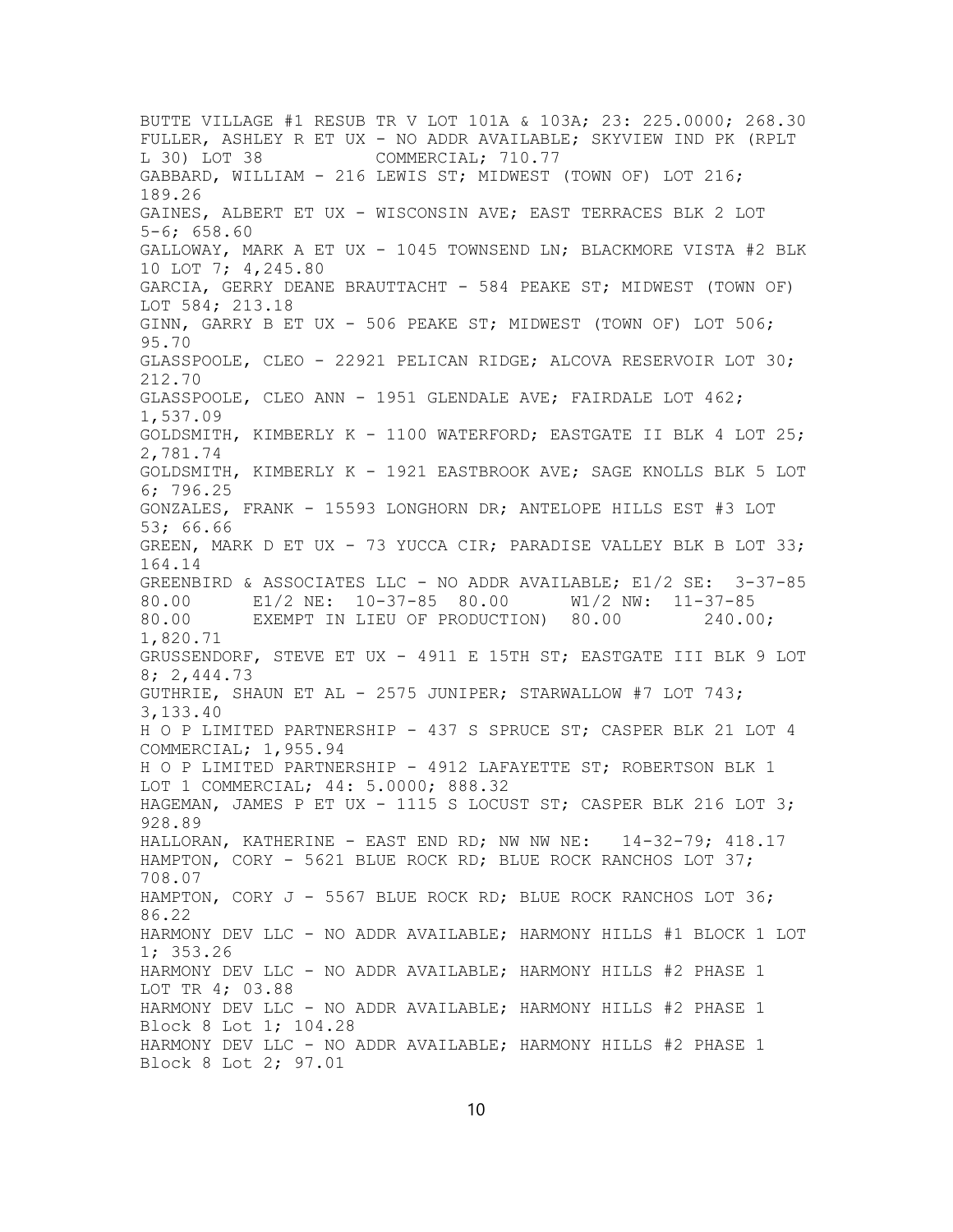HARMONY DEV LLC - NO ADDR AVAILABLE; HARMONY HILLS #2 PHASE 1 Block 8 Lot 3; 98.31 HARMONY DEV LLC - NO ADDR AVAILABLE; HARMONY HILLS #2 PHASE 1 Block 8 Lot 4; 100.25 HARMONY DEV LLC - NO ADDR AVAILABLE; HARMONY HILLS #2 PHASE 1 Block 8 Lot 5; 102.59 HARMONY DEV LLC - NO ADDR AVAILABLE; HARMONY HILLS #2 PHASE 1 Block 8 Lot 6; 104.46 HARMONY DEV LLC - NO ADDR AVAILABLE; HARMONY HILLS #2 PHASE 1 Block 8 Lot 7; 107.43 HARMONY DEV LLC - NO ADDR AVAILABLE; HARMONY HILLS #2 PHASE 1 Block 8 Lot 8; 123.10 HARMONY DEV LLC - NO ADDR AVAILABLE; HARMONY HILLS #2 PHASE 1 Block 8 Lot 9; 109.13 HARMONY DEV LLC - NO ADDR AVAILABLE; HARMONY HILLS #2 PHASE 1 Block 8 Lot 10; 103.80 HARMONY DEV LLC - NO ADDR AVAILABLE; HARMONY HILLS #2 PHASE 1 Block 8 Lot 11; 102.42 HARMONY DEV LLC - NO ADDR AVAILABLE; HARMONY HILLS #2 PHASE 1 Block 8 Lot 12; 100.08 HARMONY DEV LLC - NO ADDR AVAILABLE; HARMONY HILLS #2 PHASE 1 Block 8 Lot 13; 98.15 HARMONY DEV LLC - NO ADDR AVAILABLE; HARMONY HILLS #2 PHASE 1 Block 8 Lot 14; 96.94 HARMONY DEV LLC - NO ADDR AVAILABLE; HARMONY HILLS #2 PHASE 1 Block 7 Lot 1; 121.65 HARMONY DEV LLC - NO ADDR AVAILABLE; HARMONY HILLS #2 PHASE 1 Block 7 Lot 2; 108.09 HARMONY DEV LLC - NO ADDR AVAILABLE; HARMONY HILLS #2 PHASE 1 Block 7 Lot 3; 111.55 HARMONY DEV LLC - NO ADDR AVAILABLE; HARMONY HILLS #2 PHASE 1 Block 7 Lot 4; 110.43 HARMONY DEV LLC - NO ADDR AVAILABLE; HARMONY HILLS #2 PHASE 1 Block 7 Lot 5; 102.59 HARMONY DEV LLC - NO ADDR AVAILABLE; HARMONY HILLS #2 PHASE 1 Block 7 Lot 6; 104.46 HARMONY DEV LLC - NO ADDR AVAILABLE; HARMONY HILLS #2 PHASE 1 Block 7 Lot 7; 123.76 HARMONY DEV LLC - NO ADDR AVAILABLE; HARMONY HILLS #2 PHASE 1 Block 7 Lot 8; 127.47 HARMONY DEV LLC - NO ADDR AVAILABLE; HARMONY HILLS #2 PHASE 1 Block 7 Lot 9; 147.18 HARMONY DEV LLC - NO ADDR AVAILABLE; HARMONY HILLS #2 PHASE 1 Block 7 Lot 10; 132.24 HARMONY DEV LLC - NO ADDR AVAILABLE; HARMONY HILLS #2 PHASE 1 Block 7 Lot 11; 120.84 HARMONY DEV LLC - NO ADDR AVAILABLE; HARMONY HILLS #2 PHASE 1 Block 7 Lot 12; 119.63 HARMONY DEV LLC - NO ADDR AVAILABLE; HARMONY HILLS #2 PHASE 1 Block 7 Lot 13; 141.93 HARMONY DEV LLC - NO ADDR AVAILABLE; HARMONY HILLS #2 PHASE 1 Block 7 Lot 14; 142.82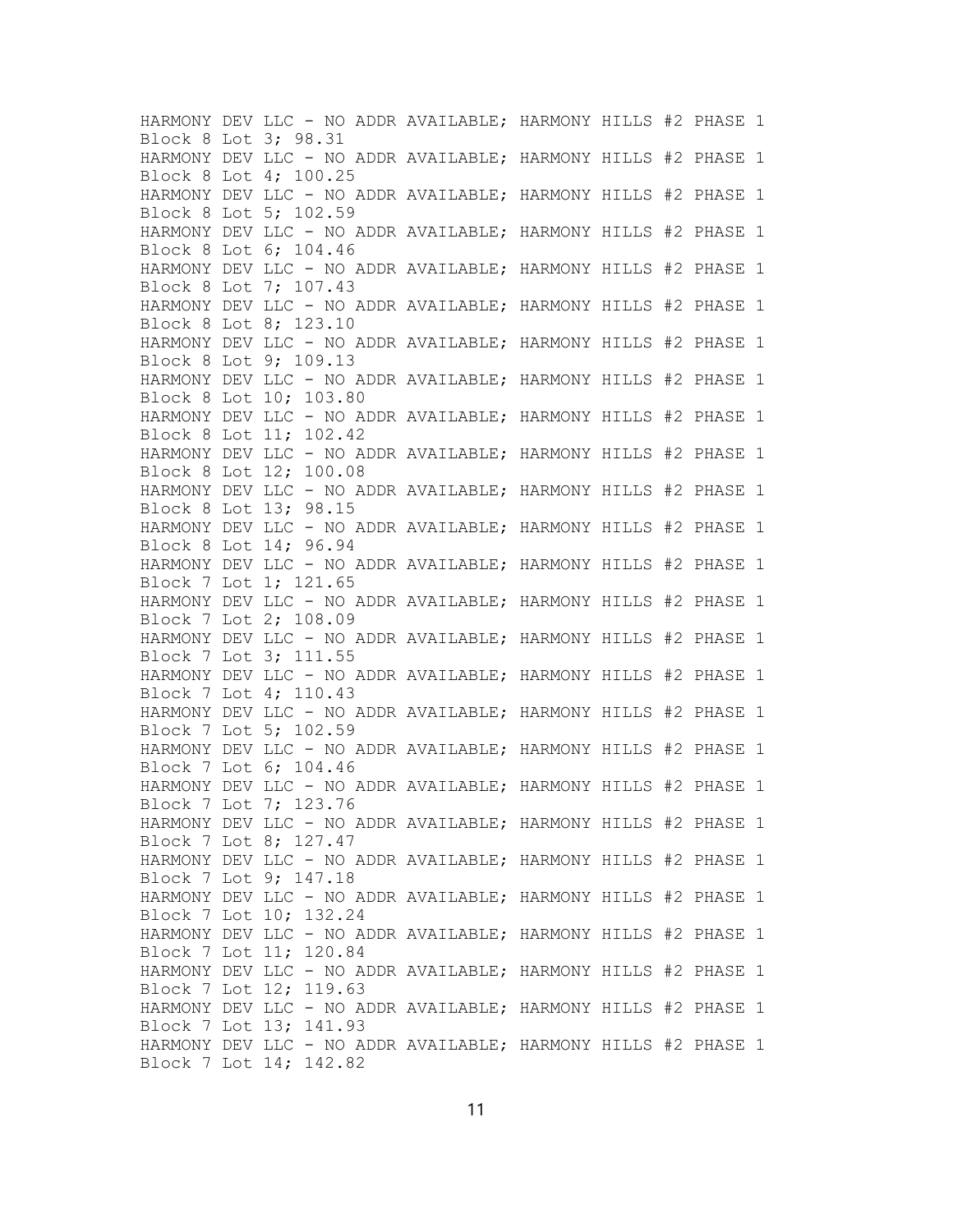HARMONY DEV LLC - NO ADDR AVAILABLE; HARMONY HILLS #2 PHASE 1 Block 7 Lot 15; 111.16 HARMONY DEV LLC - NO ADDR AVAILABLE; HARMONY HILLS #2 PHASE 1 Block 7 Lot 16; 111.96 HARMONY DEV LLC - NO ADDR AVAILABLE; HARMONY HILLS #2 PHASE 1 Block 7 Lot 17; 111.96 HARMONY DEV LLC - NO ADDR AVAILABLE; HARMONY HILLS #2 PHASE 1 Block 7 Lot 18; 111.96 HARMONY DEV LLC - NO ADDR AVAILABLE; HARMONY HILLS #2 PHASE 1 Block 7 Lot 19; 106.23 HARMONY DEV LLC - NO ADDR AVAILABLE; HARMONY HILLS #2 PHASE 1 Block 7 Lot 20; 107.53 HARMONY DEV LLC - NO ADDR AVAILABLE; HARMONY HILLS #2 PHASE 1 Block 7 Lot 21; 110.75 HARMONY DEV LLC - NO ADDR AVAILABLE; HARMONY HILLS #2 PHASE 1 Block 7 Lot 22; 110.75 HARMONY DEV LLC - NO ADDR AVAILABLE; HARMONY HILLS #2 PHASE 1 Block 7 Lot 23; 110.75 HARMONY DEV LLC - NO ADDR AVAILABLE; HARMONY HILLS #2 PHASE 1 Block 7 Lot 24; 99.52 HARMONY DEV LLC - NO ADDR AVAILABLE; HARMONY HILLS #2 PHASE 1 Block 7 Lot 25; 99.60 HARMONY DEV LLC - NO ADDR AVAILABLE; HARMONY HILLS #2 PHASE 1 Block 7 Lot 26; 99.92 HARMONY DEV LLC - NO ADDR AVAILABLE; HARMONY HILLS #2 PHASE 1 Block 7 Lot 27; 100.08 HARMONY DEV LLC - NO ADDR AVAILABLE; HARMONY HILLS #2 PHASE 1 LOT TR 2; 03.88 HARMONY DEV LLC - NO ADDR AVAILABLE; HARMONY HILLS #2 PHASE 1 LOT TR 5; 03.88 HARMONY DEV LLC - NO ADDR AVAILABLE; HARMONY HILLS #2 PHASE 1 Block 1 Lot 1; 742.05 HARMONY DEV LLC - 1475 YESNESS CT; HARMONY HILLS #2 PHASE 1 Block 4 Lot 1; 367.95 HARMONY DEV LLC - NO ADDR AVAILABLE; HARMONY HILLS #2 PHASE 1 Block 5 Lot 1; 341.54 HARMONY DEV LLC - NO ADDR AVAILABLE; HARMONY HILLS #2 PHASE 1 Block 5 Lot 2; 287.09 HARMONY DEVELOPMENT LLC - NO ADDR AVAILABLE; SUNRISE HILLS #12 LOT TR C PT; 1,799.46 HARMONY DEVELOPMENT LLC - NO ADDR AVAILABLE; SUNRISE HILLS #3 LOT PT E1/2 20-21; 747.54 HARMONY DEVELOPMENT LLC - NO ADDR AVAILABLE; SUNRISE HILLS #3 E1/2 OF 25 & 26; 301.87 HARSHMAN, BRIAN J - 431 N SULLIVAN ST; EDGERTON BLK 36 LOT 15-16 (E 1/2 OF BLK 36); 171.90 HARTLEY, CATHERINE - 9155 TURQUOISE ST; BLUE ROCK RANCHOS LOT 79; 86.22 HATCHER, JAMES  $L - NO ADDR AVAILABLE$ ; PT E1/2 SE:  $8-32-79$ ; 338.11 HATCHER, RANDALL DEAN JR - 1688 REDMAN RD; PT NW SW: 35-34-80; 541.42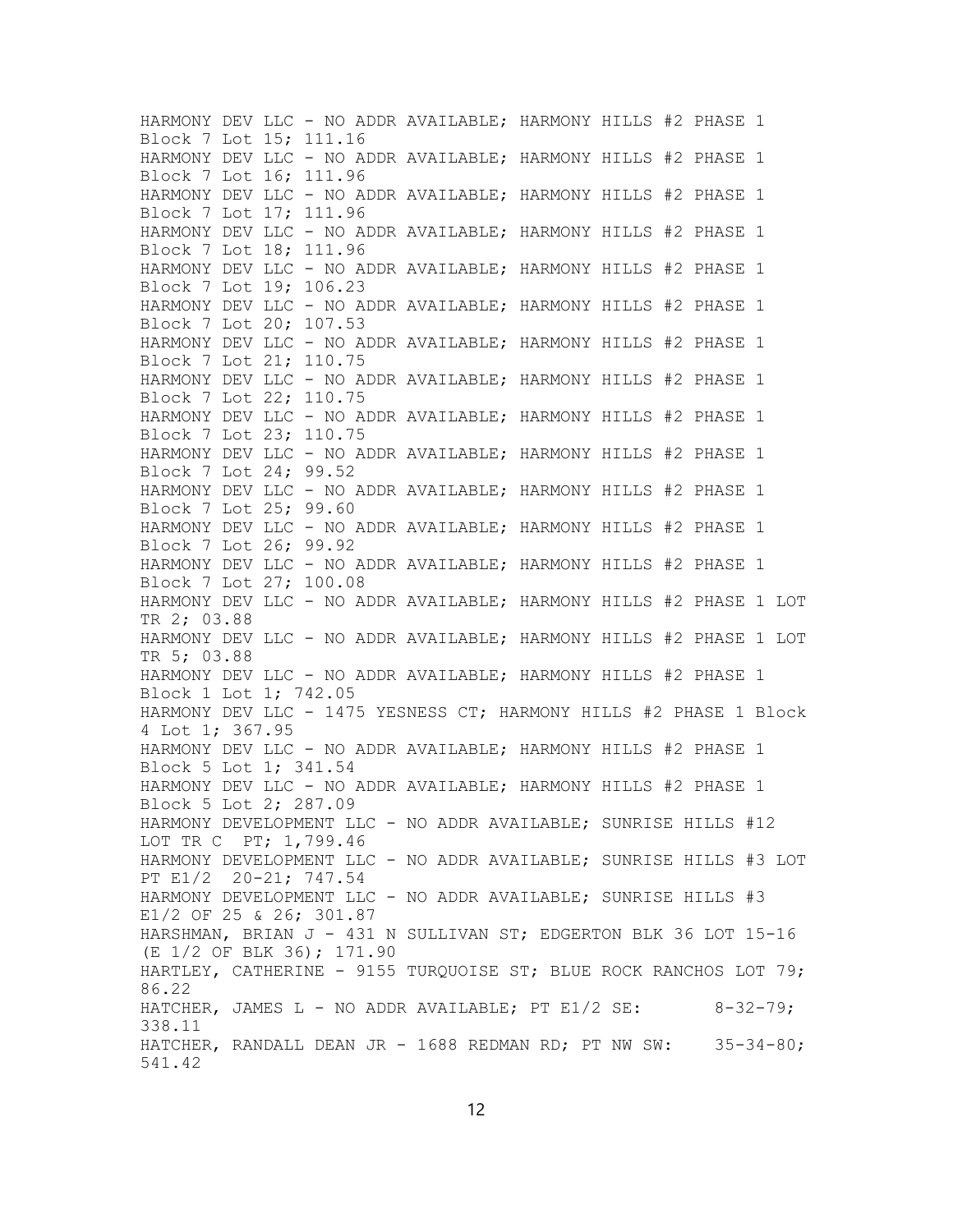HAYES, JIM R JR - 1922 E 23RD ST; PRATT #5 BLK 4 LOT 15; 1,298.06 HERDEN, SCOTT - 1128 N WASHINGTON ST; NORTH CASPER BLK 8 LOT 143-144; 681.46 HERRERA, DANIEL S ET UX - 3703 SQUAW CREEK RD; SWINGLE RANCH TRS LOT 47-48 E 1/2; 2,054.25 HIGHSMITH, DAVID - NO ADDR AVAILABLE; E1/2 W1/2: NW NW: 14-35-83 200.00AC; 89.68 HILL, BRUCE D - 159 HOLMES ST; EVANSVILLE BLK 18 LOT 2; 388.91 HILSTON COMMERCIAL INVESTMENTS LLC - 605 WAREHOUSE RD; WYOMING IND PK (OUT) BLK 4 LOT 1-2 COMMERCIAL; 4,991.20 HINZ, THOMAS J - 12106 RIDGEVIEW RD; SOUTH PARK RIDGE LOT 61; 875.21 HOOVER, CHAD M - NO ADDR AVAILABLE; MOUNTAIN VIEW (RPLT B8 L22-24) Block 8 Lot 26; 07.76 HOOVER, RONALD L ET AL - NO ADDR AVAILABLE; NW: 26-35-83 160.00 ; 622.55 HORNBERGER PROPERTIES LLC - 1130 PARK LN; PLATTE PK BLK 3 LOT 39; 207.61 HORSTMAN, ROBERT A ET AL - NO ADDR AVAILABLE; WALTMAN BLK 2 LOT 1-11 INCL; 71.48 HORSTMAN, ROBERT A ET AL - NO ADDR AVAILABLE; WALTMAN BLK 2 LOT 14-20 INCL; 500.34 HORSTMAN, ROBERT A ET AL - NO ADDR AVAILABLE; WALTMAN BLK 7 LOT 2-9 INCL; 571.81 HOUGH, MICHELLE ANN TRUSTEE - 240 N 2ND AVE; MOUNTAIN VIEW BLK 9 LOT 19; 786.15 HOWARD, ARTHUR EARL ET AL TRUSTEES - 3491 MID WAY RD; TANK FARM IND PK LOT 8 TR COMMERCIAL; 1,915.11 HOWARD, ARTHUR EARL ET AL TRUSTEES - NO ADDR AVAILABLE; INGRAM LOT 2; 803.43 HUGGANS, RICKY I - 513 N OAK ST; EDGERTON BLK 25 LOT 15-16; 94.89 HUGHES, LISA M - 1820 PALOMINO AVE; BAR NUNN RANCH LOT 263; 562.32 HUME, LARRY L - NO ADDR AVAILABLE; SW NE: N1/2 SW: SE SW: W1/2 SE: 4-34-86 240.00 W1/2 SE: NE SE: 5-34-86 120.00; 1,226.18 HUME, LARRY L - NO ADDR AVAILABLE; SE SE: 8-34-86 40.00 SW NE: W1/2 SE: E1/2 SW: SW SW: 9-34-86 240.00; 2,071.10 HURST, ROBERT L - 2330 BLAIR LN; BLAIR LANE LOT 15; 161.64 HURST, ROBERT L ET AL - NO ADDR AVAILABLE; BLAIR LANE E 15 OF VAC ALLEY ALONG LOT 15; 88.42 HUSS, TED - 622 S WASHINGTON ST; SHERIDAN HTS BLK 65 LOT 20-22 INCL W 90.50; 341.08 HUTCHISON, STEVEN G - 130 W 10TH ST; CASPER BLK 49 LOT 5 E 85; 658.62 IMES, RICHARD LLOYD ET UX - 8405 CASPER MOUNTAIN RD; 16-32-79 ON LEASED LAND/ IMPROVEMENTS ONLY; 32.57 IPARRAGUIRRE, CARLOS ET AL - NO ADDR AVAILABLE; MC KINLEY HEIGHTS Lot 1-14; 263.63 IPARRAGUIRRE, CARLOS ET AL - NO ADDR AVAILABLE; MC KINLEY HEIGHTS Lot 15-16; 254.32 IPARRAGUIRRE, DAVID L ET AL - NO ADDR AVAILABLE; PRATT #4 (RPLT)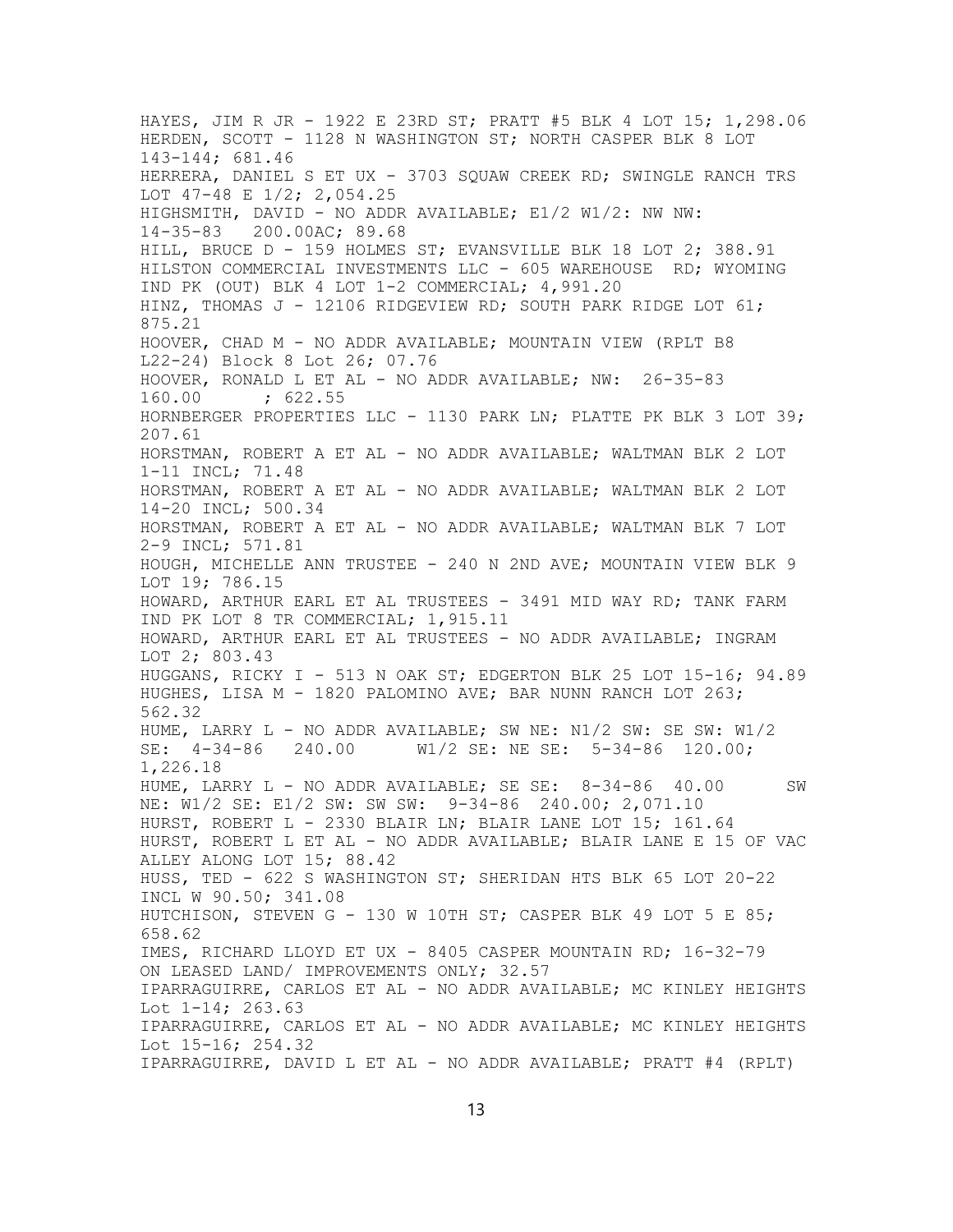BLK 5 LOT 5; 624.16 IRIS C HARNAGEL REVOCABLE TRUST 5/18/2018 - 5180 LILY; DOWLER #1 LOT 2-4 INCL PT; 731.25 IRVINE, MICKEY S - 1425 W ORMSBY RD; PT SW SW: 21-35-79 3.68; 654.20 J & R WELL SERVICE LLC - 717 CENTER; EDGERTON BLK 13 LOT 1-8 INCL & 9-10 W 39 COMMERCIAL; 1,271.72 JACKIE LEE MALSON & VERNA L MALSON - NO ADDR AVAILABLE; EDGERTON BLK 26 LOT 2-4 INCL; 221.01 JACKSON, GEORGE L ET AL - 9076 DESERT GARDEN CIR; BLUE ROCK RANCHOS LOT 51; 86.68 JAYNE, BETTE TRUSTEE - 159 MISSOURI ST; EVANSVILLE BLK 19 LOT 2 S 1/2 & 3 N 1/2; 647.37 JAYNE, BETTE TRUSTEE - 135 MISSOURI ST; EVANSVILLE BLK 19 LOT 3 S 1/2 & 4 N 1/2; 293.79 JENISE C WHISLER LIVING TRT 11/1/12 - 959 PARK LN; PLATTE PK BLK 4 LOT 17; 207.61 JOHNSON, BRENDA S - 529 BROOKS AVE; MOUNTAIN VIEW BLK 23 LOT 8; 44: 300.0000; 442.55 JOHNSON, BRUCE G ET UX - MELROSE ST; PT SE NW: (FKA NORTH CASPER #2 BLK 44 LOT 25 N 22.5, 26 ALL & 27 S 28)& E1/2 VAC ALLEY ADJ ON W 3-33-79; 548.74 JOHNSON, GWEN - 1832 WESTRIDGE CIR; WESTRIDGE LOT 173; 1,341.19 JOHNSON, KEVEN - 5332 HANLY ST; HANLY ACRES BLK 2 LOT 12; 479.19 JOHNSON, TAYLOR E ET UX - NO ADDR AVAILABLE; PUNTENEY SIMPLE LOT 1; 260.49 JOHNSTON, DON - NO ADDR AVAILABLE; FIRST MTN VIEW BLK 36 LOT 10 PT S OF RD; 142.18 JONES, MARCIA - 344 WATSON ST; MIDWEST (TOWN OF) LOT 344; 70.58 JONES, SHARON M - 1707 E YELLOWSTONE HWY; EAST BURLINGTON BLK 1 LOT 1-6 INCL E 42.02 COMMERCIAL; 545.27 JOST, DOUGLAS J ET AL - NO ADDR AVAILABLE; MIDWEST (TOWN OF) LOT 606 (RPLT OF BLK D); 184.74 KALASINSKY, JAMES C - NO ADDR AVAILABLE; S B M M IND PROP LOT 2 COMMERCIAL; 902.11 KALASINSKY, JIM C - 1411 E 15TH ST; FAIR VIEW BLK 1 LOT 1-2 W 79 & 3 N 20 OF W 79; 813.13 KENNEDY, MITCHEL L JR ET UX - 3701 E 22ND ST; PRATT #3 BLK 5 LOT 4; 2,367.43 KENNERKNECHT RANCH LLC - NO ADDR AVAILABLE; PT LOT 2: (TR 1) 6-36-78; 172.97 KENSHIRE CAMPGROUND INC - ARYN LN; C P H LOT 3; 226.41 KERNS, RANDY D ET UX - 2950 CIRCLE DR NORTH; BAR NUNN RANCH LOT B-10; 342.80 KESSLER, KELLY - 835 W MIDWEST AVE; CASPER BLK 114 LOT 5 PT; 87.73 KLEMKE, TAD M - 9242 TURQUOISE ST; BLUE ROCK RANCHOS LOT 60; 41.59 KNIGGE, RICK - 1168 N GLENARM ST; NORTH CASPER BLK 28 LOT 133 & 134 N 23; 765.95 KNIGGE, RICK - 8521 SANDPIPER ST; PT SE NE: 22-34-78; 196.60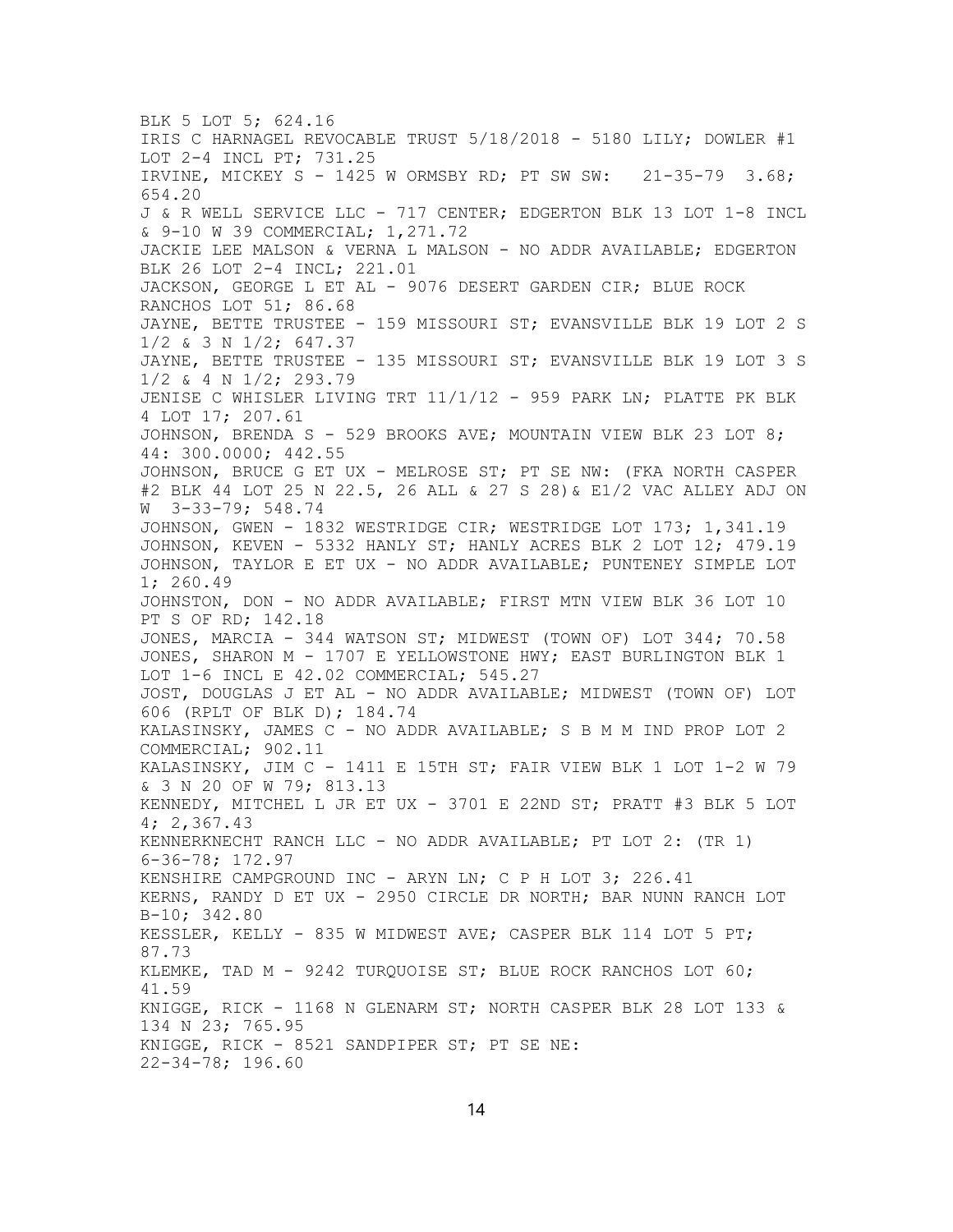KNIGGE, RICK - 8637 SANDPIPER ST; PT SE NE: 22-34-78; 3,926.04 KNIGGE, RICK A - 1160 N GLENARM ST; NORTH CASPER BLK 28 LOT 134 2' & 135-136 & 137 N 21'; 1,202.89 KNIGGE, RICK A - 4701 CLEVELAND ST; MOUNTAIN VIEW BLK 26 LOT 17-18 COMMERCIAL; 44: 595.0000; 1,957.86 KNIGGE, RICK A ET UX - 1249 S MELROSE ST; KENWOOD LOT 421 S 1/2 & 422 PT; 1,392.08 KONEN, AMY - 604 S MC KINLEY ST; CASPER BLK 207 LOT 22 E 70 OF N 60; 1,068.81 KORNKVEN, CAROL E - 2045 S POPLAR ST; COMMUNITY PK BLK 17 LOT 7; 837.87 KOSCHENE, KENDALL ET AL - NO ADDR AVAILABLE; NORTH CASPER BLK 32 LOT 76-77; 268.60 KRUSE FARMS LP - 24256 BAILEYS DREAMS RD; PT W1/2 SW: (TR PM10 7-8) 26-35-83; 266.72 LANIER, ROBERT W - 8420 ARAPAHOE RD; HOMA HILLS LOT 120; 127.84 LARA, AMBER - 1209 N DURBIN ST; NELSONS BLK 13 LOT 6; 897.95 LARRABEE, VIRGINIA R - 300 N 4TH AVE; MOUNTAIN VIEW BLK 5 LOT 24; 258.98 LATTEA, BRONSON W - 2350 FORBES RD; FORBES LOT 10 PT TR ACRE #2; 1,121.04 LAYTON, GREGORY CLAY PMA ET AL - 9945 OSAGE RD; HOMA HILLS LOT 19 S 1/2; 339.02 LEE, WILLIAM S JR ET AL - NO ADDR AVAILABLE; PT NE SE: 34-34-79; 271.54 LEONARD OIL CO - NO ADDR AVAILABLE; PT W1/2 NE: 21-32-79; 167.26 LEPAGE, SCOTT J ET UX - 2410 PARADISE DR; PARADISE VALLEY BLK 14 LOT 18; 929.78 LESLIE, CASANDRA - 377 EVANS ST; EVANSVILLE #2 BLK 29 LOT 4 S 11 & 5-6 ALL; 405.04 LITTLEDIKE, RYAN - 9075 ARAPAHOE RD; HOMA HILLS LOT 74; 127.84 LOIS L LIBOLT REVOCABLE TRUST - 507 S 5TH AVE; EVERGREEN PK LOT RESERVOIR TR; 417.87 LUND, LOWELL J ET UX - 2210 RICHARD ST; COUNTRY CLUB (OUT) BLK 4 LOT 2 S 18.09 & 3 ALL; 1,274.70 MADSEN, K DIRK - 363 PERSHING ST; MIDWEST HEIGHTS BLK 3 LOT 23; 245.92 MADURA, NANCY ET VIR - 662 PARK AVE; CASPER BLK 71 LOT 14; 790.38 MALLEY TRUST DTD 8/5/99 - NO ADDR AVAILABLE; SE SE: (TR 626) 3-34-78; 338.65 MAPP, MILTON - 451 N WASHINGTON ST; BURLINGTON BLK 3 LOT 13; 205.33 MARKER, JUSTIN T - 120 STOCK ST; MIDWEST (TOWN OF) LOT 120; 131.48 MARTIN, ROBERT S TY - 5044 OREGON TRL; MOUNTAIN VIEW BLK 7 LOT 10 S 31 & 11-12 ALL; 1,070.41 MARTIN, TAMMY SUE ET AL - 360 3RD ST; EVANSVILLE #2 BLK 32 LOT 5-6; 670.88 MARTY, CHRISTINE K - 541 WESTSHORE RD; WESTSHORE VILLAGE LOT  $29$ ; 81.66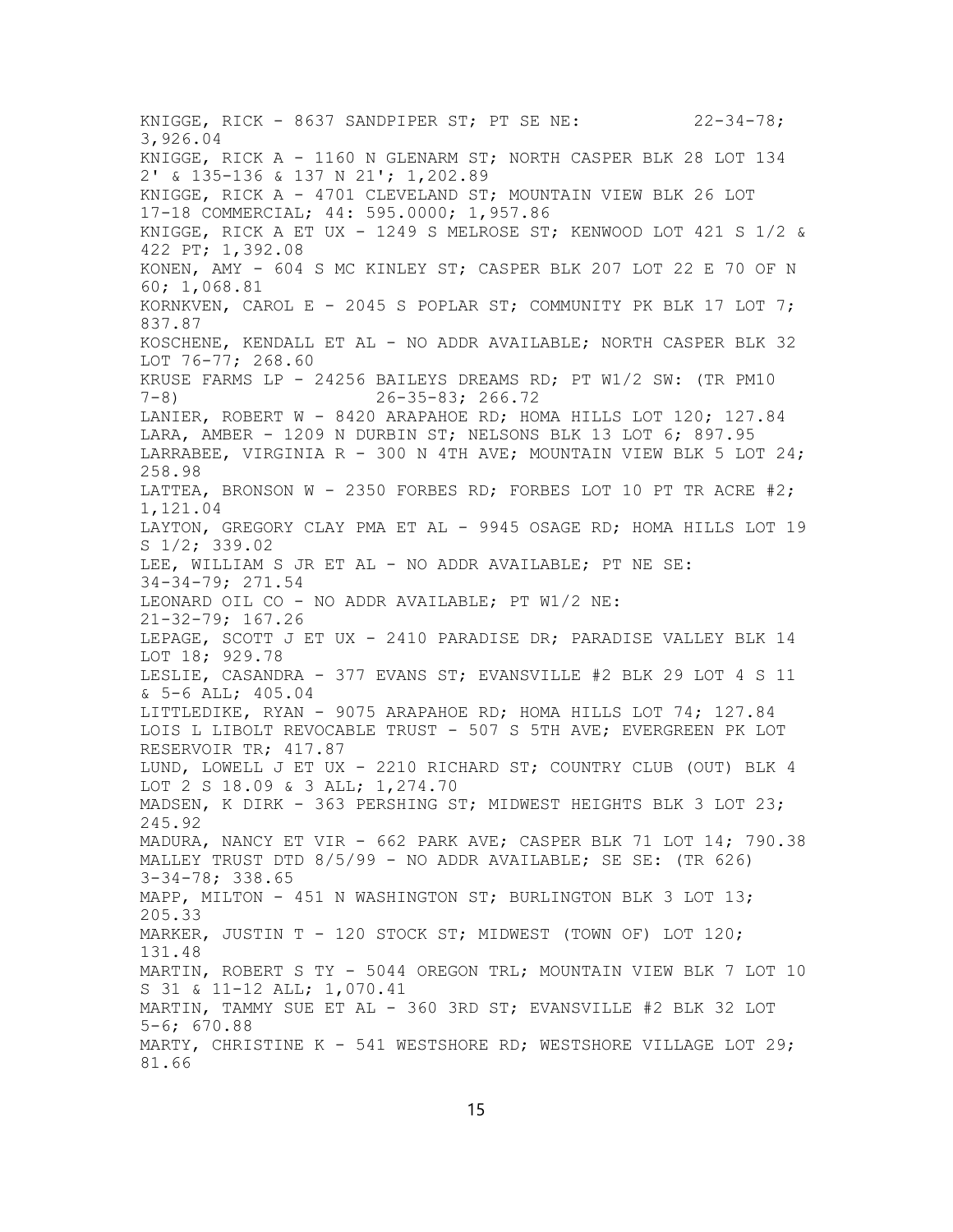MAXWELL, ROBERT M ET UX - NO ADDR AVAILABLE; SHENANDOAH SIMPLE LOT 1; 939.80 MAXWELL, ROBERT M ET UX - 6708 ZERO RD; SHENANDOAH SIMPLE LOT 2; 983.90 MC ADAM, BRADLEY E ET AL - 14900 BUCKNUM RD; PT NW NW: 8-35-81; 390.12 MC FARLAND, DAVID - 939 N MC KINLEY ST; NORTH CASPER #2 BLK 46 LOT 9; 644.22 MC FARLAND, DAVID - 933 N MC KINLEY ST; NORTH CASPER #2 BLK 46 LOT 10; 241.78 MC GUIRK, TIMOTHY E - 1069 5TH ST; PLATTE PK BLK 3 LOT 9; 207.61 MC PHERSON, GLENNA L ET AL - 1121 W 22ND ST; SUNSET LOT 20; 560.91 MC PHERSON, ROBERT F ET AL - 114 S RIVERVIEW AVE; MILLS BLK 7 LOT 8; 103.11 MC PHERSON, ROBERT F ET UX - 110 S RIVERVIEW AVE; MILLS BLK 7 LOT 7; 103.11 MC QUISTION, JESSE MAC - 1427 S LOCUST ST; CASPER BLK 219 LOT 4-5; 1,082.21 MESA DEV INC - NO ADDR AVAILABLE; WOLF CREEK NINE Lot TR A; 03.88 MESA NO 3 LLC - NO ADDR AVAILABLE; MESA DEL SOL (RPLT) Lot 40A; 230.06 MICHAEL, DEBORAH - 1732 S ELM ST; COMMUNITY PK BLK 10 LOT 13 N 40 & 14 S 10; 1,157.42 MICKEY S IRVINE LIVING TRUST 7/22/2019 - NO ADDR AVAILABLE; PT SW SW: 21-35-79 2.68; 63.50 MILDER, DEBORAH - 565 WESTSHORE RD; WESTSHORE VILLAGE LOT 25; 85.95 MILLAY, DONNA M - 837 N GLENARM ST; NORTH CASPER BLK 26 LOT 78-79; 691.24 MILLER, BRENDA L - 5757 BLUE SKY RD; S1/2 SE NE: 7-34-81; 232.49 MILLER, KARLA S - 1833 WELSH AVE; PT SW NE: PT NW SE: 34-34-80; 733.05 MILLS, RICHARD ET AL - NO ADDR AVAILABLE; NW: 14-34-82 160.00; 622.55 MOCK, KYLE - 2951 PHEASANT DR; MEADOWLARK HILLS BLK 6 LOT 53; 1,082.37 MOLINAR, LIZET ACOSTA ET VIR - 712 E H ST; NORTH CASPER BLK 29 LOT 73-75 INCL; 878.57 MOORE, BRETT H - 385 WESTSHORE VILLAGE DR; WESTSHORE VILLAGE LOT 65; 108.98 MOORE, CHARLES MICHEL ET UX - 1578 GRASS CREEK RD; VISTA WEST #1 LOT 18; 24: 5.0000; 1,180.60 MORAN, DANIEL J ET AL - NO ADDR AVAILABLE; MILLS BLK 4 LOT  $12$ ; 214.88 MORAN, DANIEL J ET AL - 302 RIVERVIEW AVE; MILLS BLK 4 LOT 13-14; 709.49 MORENO, MIGUEL, LINA - 1141 W 62ND ST; SUNRISE HILLS #7 BLK 50 LOT 13; 5,303.61 MORGAN, DANNY L - 2770 RENAUNA AVE; LUND LOT 5 S 135.38; 308.62 MORGART, LEAH - 541 BROOKS AVE; MOUNTAIN VIEW BLK 23 LOT 7; 44: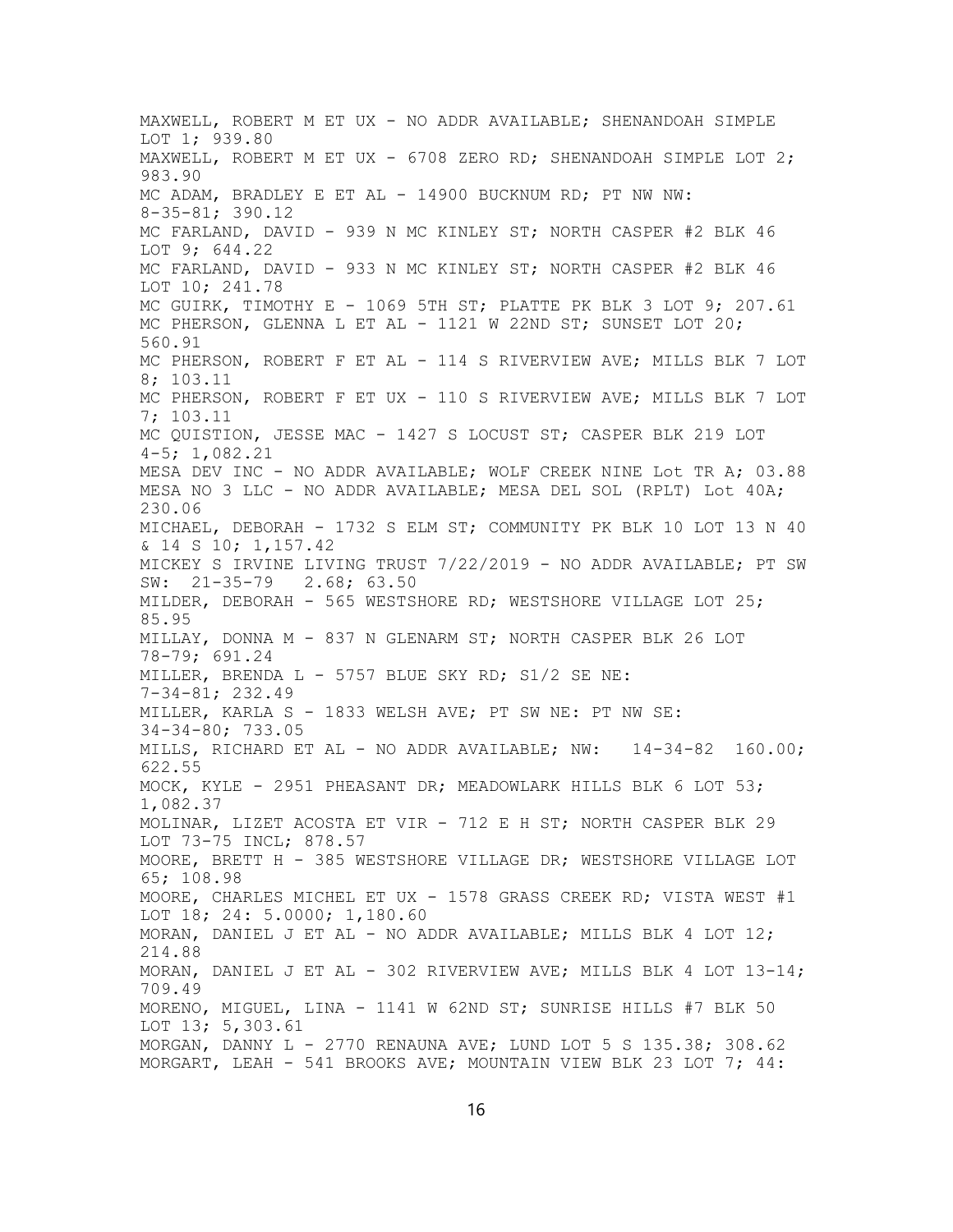300.0000; 333.39 MOURAD, MOHAMAD - NO ADDR AVAILABLE; LOT 3: (NW SW) 19-33-87; 195.11 MT ADAMS HOLDINGS LLC - NO ADDR AVAILABLE; PRAIRIE PARK EST #2 BLK 12 LOT 10B; 68.76 MURRELL, ZACK D ET AL - 17413 FRONTAGE RD; ANTELOPE HILLS EST LOT 9; 58.68 NARLOCH, PAUL ET AL - 717 N BEECH ST; NORTH CASPER BLK 38 LOT 96-97 W 50; 310.20 NATION, JUSTIN L - 536 E K ST; NELSONS BLK 18 LOT 8; 1,550.42 NATION, JUSTIN L - 3886 SALT CREEK HWY; RICHARDSON BLK 5 LOT 9; 301.01 NATION, JUSTIN L - 3874 SALT CREEK HWY; RICHARDSON BLK 5 LOT 10; 444.24 NATION, JUSTIN LEE - 800 N JACKSON ST; NORTH CASPER #2 BLK 41 LOT 21-22; 1,225.84 NATION, MORGAN JAMES - 808 N JACKSON ST; NORTH CASPER #2 BLK 41 LOT 23 ALL & 24 S 1/2; 790.02 NATION, TERRY J - 1226 N BEECH ST; NELSONS BLK 13 LOT 13; 930.51 NECKEL, JOSEPH A ET UX - 1158 N MELROSE ST; NORTH CASPER BLK 4 LOT 132-137 INCL; 591.39 NEEBLING, TRAVIS E - 4500 S POPLAR ST #309-A; PINE TREE MANOR LOT UNIT 309-A; 454.55 NELSON, JIM - NO ADDR AVAILABLE; NE SW: (TR 391) 21-35-78; 340.45 NELSON, MAUREEN MELANIE WRIGHT - 850 S MELROSE ST; KENWOOD LOT 371 EXC W 8; 343.02 NEW DIRECTION IRA INC - 3229 HERRINGTON DR; COTTONWOOD (RPLT) BLK 5 LOT 17; 439.81 NEWTON, TERRY L - 921 S CHESTNUT ST; CASPER BLK 118 LOT 5-6; 549.06 NEWTON, TERRY LYNN - 606 MIDWEST AVE; MILLS BLK 33 LOT 14-16 INCL W 90; 585.08 NEWTON, TERRY LYNN - 606 MIDWEST AVE; MILLS BLK 33 LOT 14-16 INCL E 50; 259.55 NICELY, QUILLIE L - 168 N 6TH AVE; MOUNTAIN VIEW BLK 1 LOT  $13$ ; 289.27 NOONAN, ELLEN E - NO ADDR AVAILABLE; PT TR 7:  $(\#13)$ 7-32-79; 41.84 NOONAN, ROBIN - 2310 SUNSET BLVD; BAR NUNN RANCH LOT 208; 527.48 O'BRIEN, SUSAN - 546 PEAKE ST; MIDWEST (TOWN OF) LOT 546; 51.32 OCHOA, JESSICA I - 8231 JADE ST; MOUNTAIN SHADOWS LOT 36; 86.22 OHERRA, TOSHA - 2105 SIEBKE DR; PONDEROSA AT BAR NUNN (1ST) BLK 1 LOT 5; 784.39 OHNSTAD, BOBBY LAVERN - 427 N CURTIS ST; BUENA VISTA #2 BLK 3 LOT 20; 1,091.43 OLAFSON, ERIK R - 3931 GANNETT ST; HERITAGE LOT 21; 1,145.22 OLSEN, JOSHUA A - 916 E 17TH ST; BUTLER HTS BLK 33 LOT 7-8 E 67; 543.54 OWENS, JEFFREY S - 5757 VIEW POINT CIR; PT SE NE: (TR 1) VIEW<br>POINTE R.O.S. 10-34-78; 378.23  $10-34-78; 378.23$ PAAD, PAUL O - 602 HARDING AVE; MOUNTAIN VIEW BLK 23 LOT 23; 44: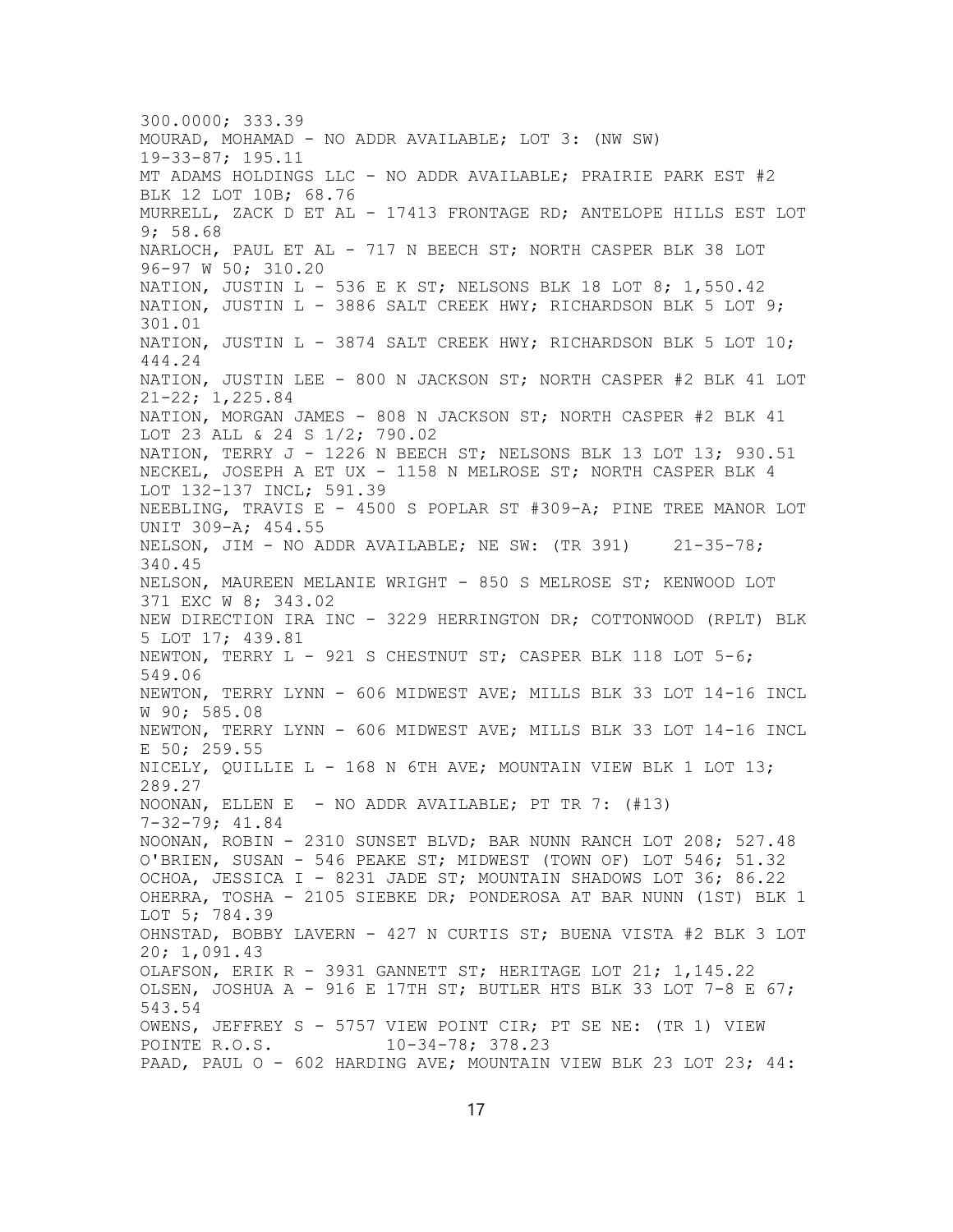300.0000; 591.47 PARIS EARL BLAIR REV TR DTD 3/26/2002 - 12245 BESSEMER RD; PT SW SW:(PARCEL 1) 2-32-81 2.00 PT SW SW:(PARCEL 2) 2-32-81 2.00; 3,658.11 PARKE, TAMARA A - 1416 S JACKSON ST; KENWOOD LOT 74; 496.68 PARRENT, MELVIN K - 1035 S MC KINLEY ST; KENWOOD LOT 27-28; 763.63 PARSONS, CALE J ET AL - 2918 E 6TH ST; PINEVIEW MDS BLK 13 LOT 9; 1,058.46 PATTERSON, CHRISTINE M - 7888 W YELLOWSTONE HWY; AIR BASE ACRES # 2 LOT 8; 254.61 PATTERSON, LYNN - 328 S SECOND ST; EDGERTON BLK 23 LOT 15; 171.50 PATTERSON, LYNN A - 2110 S JACKSON ST; ALTA VISTA LOT 3; 1,064.51 PAUL'S MOBILE HOME SERVICES INC - 1008 KELLY ST; KAPRANIS BLK 8 LOT 4; 253.25 PEDRO/ASPEN LP - 14488 HWY 20-26; SE SE: 29-35-81; 801.22 PEDRO/ASPEN LP - NO ADDR AVAILABLE; SW SE: 32-35-81 40.00; 12.71 PEDRO/ASPEN LP - NO ADDR AVAILABLE; SW NW: 32-35-81 40.00; 07.14 PENA, ENEDINA ET AL - 1025 N BEECH ST; NORTH CASPER BLK 37 LOT 58-59; 794.64 PETERS, DEEANN ET AL - NO ADDR AVAILABLE; PT NE SE: (TR 389) 21-35-78; 167.93 PETERSON, DEBBRA - 134 STOCK ST; MIDWEST (TOWN OF) LOT 134; 141.76 PHILO, LEONA G - 235 S HOWARD ST; EDGERTON BLK 19 LOT 15-16; 53.02 PICKINPAUGH, STEPHEN R ET AL - 415 N SULLIVAN ST; EDGERTON BLK 24 LOT 16; 113.01 PITT, DUWAYNE ET UX - 11077 CHAMELEON ST; SOUTH PARK EST LOT 41B; 271.61 PLATTE VALLEY BANK - 760 2ND ST; PT N1/2 NW: (AKA BUENA VISTA TR PT N1/2 NW: 1-33-79; 2,572.85 PLATTE VIEW DEVELOPMENT LLC - NO ADDR AVAILABLE; PLATTE VIEW ESTATES Lot 2; 248.08 PLATTE VIEW DEVELOPMENT LLC - NO ADDR AVAILABLE; PLATTE VIEW ESTATES Lot 12; 243.71 PLATTE VIEW DEVELOPMENT LLC - NO ADDR AVAILABLE; PLATTE VIEW ESTATES Lot 13; 200.41 PLATTE VIEW DEVELOPMENT LLC - NO ADDR AVAILABLE; PLATTE VIEW ESTATES Lot 14; 200.41 PLATTE VIEW DEVELOPMENT LLC - NO ADDR AVAILABLE; PLATTE VIEW ESTATES Lot 15; 195.82 PLATTE VIEW DEVELOPMENT LLC - NO ADDR AVAILABLE; PLATTE VIEW ESTATES Lot 16; 184.74 PLATTE VIEW DEVELOPMENT LLC - NO ADDR AVAILABLE; PLATTE VIEW ESTATES Lot 17; 195.82 PLATTE VIEW DEVELOPMENT LLC - NO ADDR AVAILABLE; PLATTE VIEW ESTATES Lot 18; 197.02 PLATTE VIEW DEVELOPMENT LLC - NO ADDR AVAILABLE; PLATTE VIEW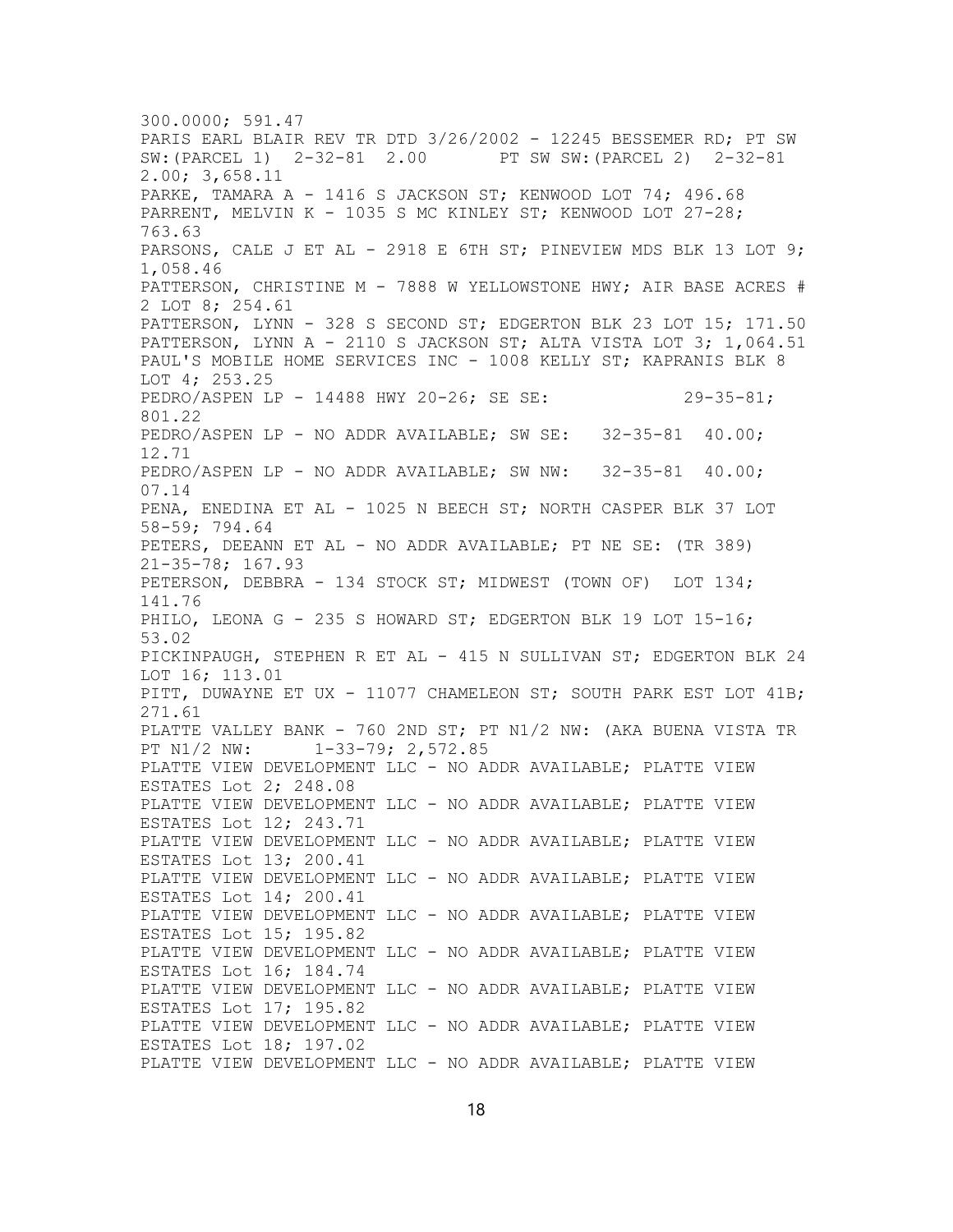ESTATES Lot 19; 234.90 PLATTE VIEW DEVELOPMENT LLC - NO ADDR AVAILABLE; PLATTE VIEW ESTATES Lot 20; 255.92 PLATTE VIEW DEVELOPMENT LLC - NO ADDR AVAILABLE; PLATTE VIEW ESTATES TR A; 68.74 PLATTE VIEW DEVELOPMENT LLC - NO ADDR AVAILABLE; PLATTE VIEW ESTATES Lot 21; 298.81 PLATTE VIEW DEVELOPMENT LLC - NO ADDR AVAILABLE; PLATTE VIEW ESTATES Lot 22; 297.67 PLATTE VIEW DEVELOPMENT LLC - NO ADDR AVAILABLE; PLATTE VIEW ESTATES Lot 23; 331.84 PLATTE VIEW DEVELOPMENT LLC - NO ADDR AVAILABLE; PLATTE VIEW ESTATES Lot 24; 331.20 PLATTE VIEW DEVELOPMENT LLC - NO ADDR AVAILABLE; PLATTE VIEW ESTATES Lot 25; 212.28 PLATTE VIEW DEVELOPMENT LLC - NO ADDR AVAILABLE; PLATTE VIEW ESTATES Lot 26; 212.28 PLATTE VIEW DEVELOPMENT LLC - NO ADDR AVAILABLE; PLATTE VIEW ESTATES Lot 27; 191.04 PLATTE VIEW DEVELOPMENT LLC - NO ADDR AVAILABLE; PLATTE VIEW ESTATES Lot 28; 244.85 PLATTE VIEW DEVELOPMENT LLC - NO ADDR AVAILABLE; PLATTE VIEW ESTATES Lot 31; 201.30 PLATTE VIEW DEVELOPMENT LLC - NO ADDR AVAILABLE; PLATTE VIEW ESTATES Lot 32; 201.30 PLATTE VIEW DEVELOPMENT LLC - NO ADDR AVAILABLE; PLATTE VIEW ESTATES Lot 33; 201.30 PLATTE VIEW DEVELOPMENT LLC - NO ADDR AVAILABLE; PLATTE VIEW ESTATES Lot 34; 201.30 PLATTE VIEW DEVELOPMENT LLC - NO ADDR AVAILABLE; PLATTE VIEW ESTATES Lot 35; 247.03 PLATTE VIEW DEVELOPMENT LLC - NO ADDR AVAILABLE; PLATTE VIEW ESTATES Lot 36; 247.03 PLATTE VIEW DEVELOPMENT LLC - NO ADDR AVAILABLE; PLATTE VIEW ESTATES Lot 37; 247.03 PLATTE VIEW DEVELOPMENT LLC - NO ADDR AVAILABLE; PLATTE VIEW ESTATES Lot 42; 201.30 PLATTE VIEW DEVELOPMENT LLC - NO ADDR AVAILABLE; PLATTE VIEW ESTATES Lot 43; 201.30 PLATTE VIEW DEVELOPMENT LLC - NO ADDR AVAILABLE; PLATTE VIEW ESTATES Lot 44; 201.30 PLATTE VIEW DEVELOPMENT LLC - NO ADDR AVAILABLE; PLATTE VIEW ESTATES Lot 45; 201.30 PLUNKETT, TONDRA - 4740 TRAILS END; BAR NUNN RANCH LOT B-17; 158.90 PLUNKETT, TONDRA - 4700 TRAILS END; BAR NUNN RANCH LOT B-18; 158.73 PORTZ, WILLIAM L - 323 S SECOND ST; EDGERTON BLK 22 LOT 4 COMMERCIAL; 522.65 PORTZ, WILLIAM L ET UX - SECOND ST; EDGERTON BLK 22 LOT 3 S 50; 30.70 PORTZ, WILLIAM L ET UX - SECOND ST; EDGERTON BLK 22 LOT 2; 61.39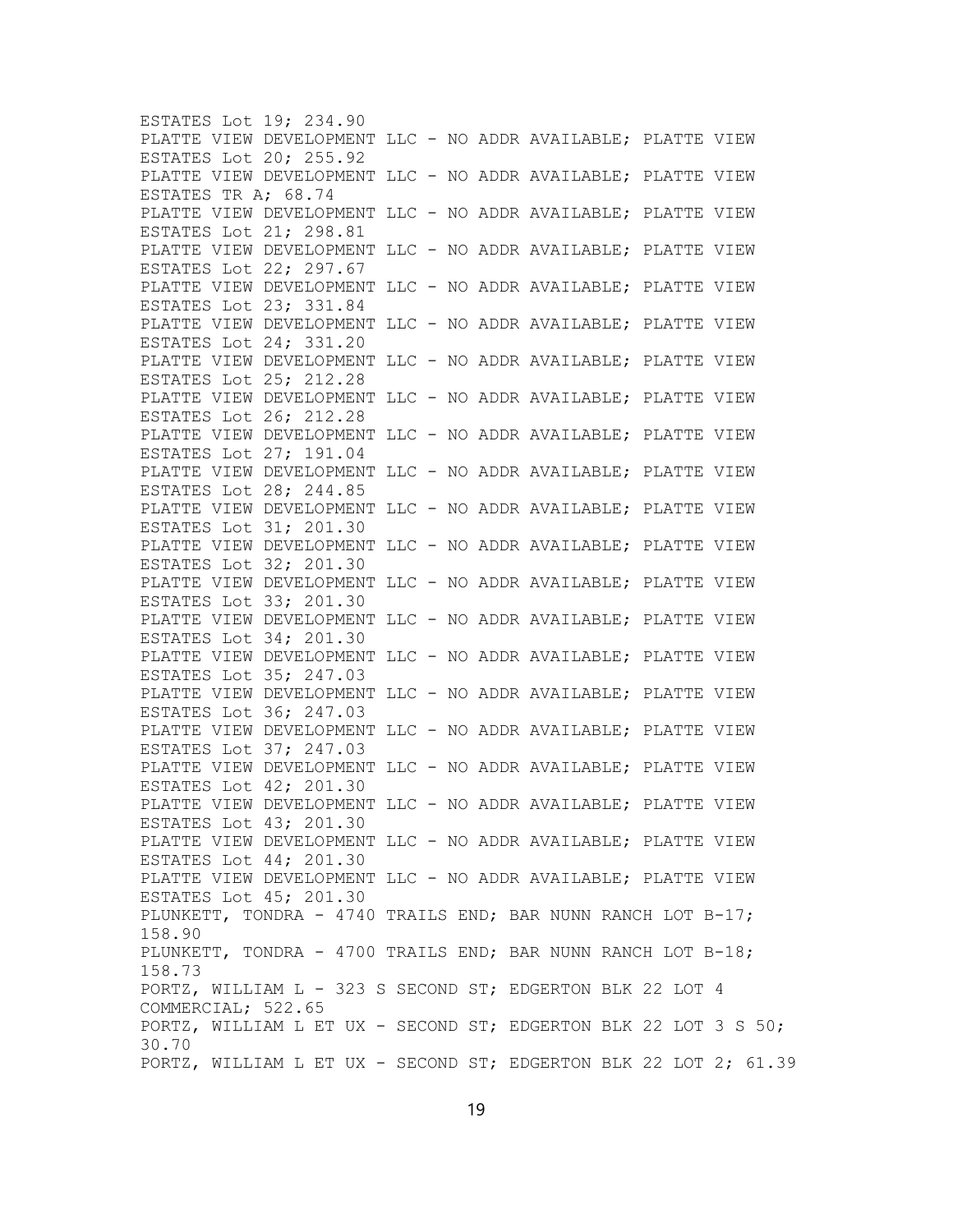POWELL, AMY - 1337 E 19TH ST; MASTERS LOT 21 E PT; 830.27 PROPES, DIANA JANE - 1022 N JEFFERSON ST; NORTH CASPER BLK 21 LOT 156 S 20 & 157 ALL; 761.43 PROPES, DIANA JANE - 1016 N JEFFERSON ST; NORTH CASPER BLK 21 LOT 158-159; 534.52 PULANCO, PHILLIP C - 723 N LINCOLN ST; NORTH CASPER BLK 22 LOT 94-95; 816.84 PULLEN, VICKIE LYNN - 5521 S OAK ST; SUNRISE HILLS #5 BLK 41 LOT 9; 924.93 QUAM, SHARON - 743 S DURBIN ST; CASPER BLK 44 LOT 5 W 85; 702.20 R & A BROTHERS LLC - 20 SE WYOMING BLVD; RITE-A-WAY LOT 2 COMMERCIAL; 11,058.47 RAINBOLT, JOYCE K - 223 S LENNOX ST; BEVERLY BLK 1 LOT 3; 726.43 RAMSOUR, DONALD R ET UX - 2580 CATTLE TRAIL DR; FIELD SIMPLE LOT 1; 1,257.75 RAY, LINDA S - 450 N LOWELL ST; EAST BURLINGTON BLK 9 LOT 29- 42 INCL; 1,926.12 RAYBOULD, DOUG ET AL - 1157 N CENTER ST; NELSONS BLK 22 LOT 1 S 8.70' ON W X S 5.10' ON E X 140 N 42' OF W 100' & N 47' OF E 39.95' OF 2; 870.48 RBK HOMES & CONSTRUCTION LLC - 2100 S NEBRASKA AVE; BEVERLY HTS BLK 2 LOT 10; 428.39 RECORD, RHONDA L - 3054 E 3RD ST; PINEVIEW MDS BLK 2 LOT 9; 1,176.97 REEDY, DANIEL C SR - 6356 VILLAGE DR; RIVER WEST EST LOT 14; 322.74 REEDY, DANIEL C SR - 8440 QUARTZ CIR; SAND CASTLE EST LOT 6; 101.55 REINHART, BRADLEY S ET UX - 4310 GRAMIN DR; GOSFIELD VLG #4 BLOCK 5 LOT 6; 3,009.62 RENNARD, TOM - 1122 N MC KINLEY ST; NORTH CASPER BLK 12 LOT 145-146; 328.99 RENNARD, TOM - 1710 E 3RD ST; BUTLER BLK 95 LOT 7 E 40 OF W 95; 317.66 REYES, JAVIER - 7632 SPENCER RD; BANKS SIMPLE LOT 1; 2,235.72 RHOADES, RICHARD E ET UX - 1800 KINGSBORO RD; VALLEY HILLS LOT 401; 1,125.51 RINKER, ADAM L ET UX - 4330 BOBCAT; WOLF CK ONE BLK 13 LOT 8; 2,094.22 RISING RHINOS LLC - NO ADDR AVAILABLE; MC MURRY BUS PK #2 (B1 L7) COMMERCIAL; 1,639.75 RISING RHINOS, LLC - 5980 ENTERPRISE DR; MC MURRY BUS PK #2 (RPLT B1 L7) BLK 1 LOT 10 COMMERCIAL; 1,331.51 RMAC TRUST SERIES 2016-CTT - 355 ASTER; PARADISE VALLEY BLK 20 LOT 39 E PT (39A); 2,792.48 ROBB, ERNEST A - NO ADDR AVAILABLE; KAPRANIS BLK 8 LOT 3; 253.25 ROBB, SANDRA R - NO ADDR AVAILABLE; KAPRANIS BLK 4 LOT 4; 159.47 ROBB, SANDRA R - 246 LEWIS ST; MIDWEST (TOWN OF) LOT 246; 81.87 ROBERTSON HILLS DEV LLC - NO ADDR AVAILABLE; ROBERTSON HILLS (AMENDED RPLT) Lot 32; 374.58 ROBERTSON HILLS DEV LLC - NO ADDR AVAILABLE; ROBERTSON HILLS (AMENDED RPLT) TR 5; 343.23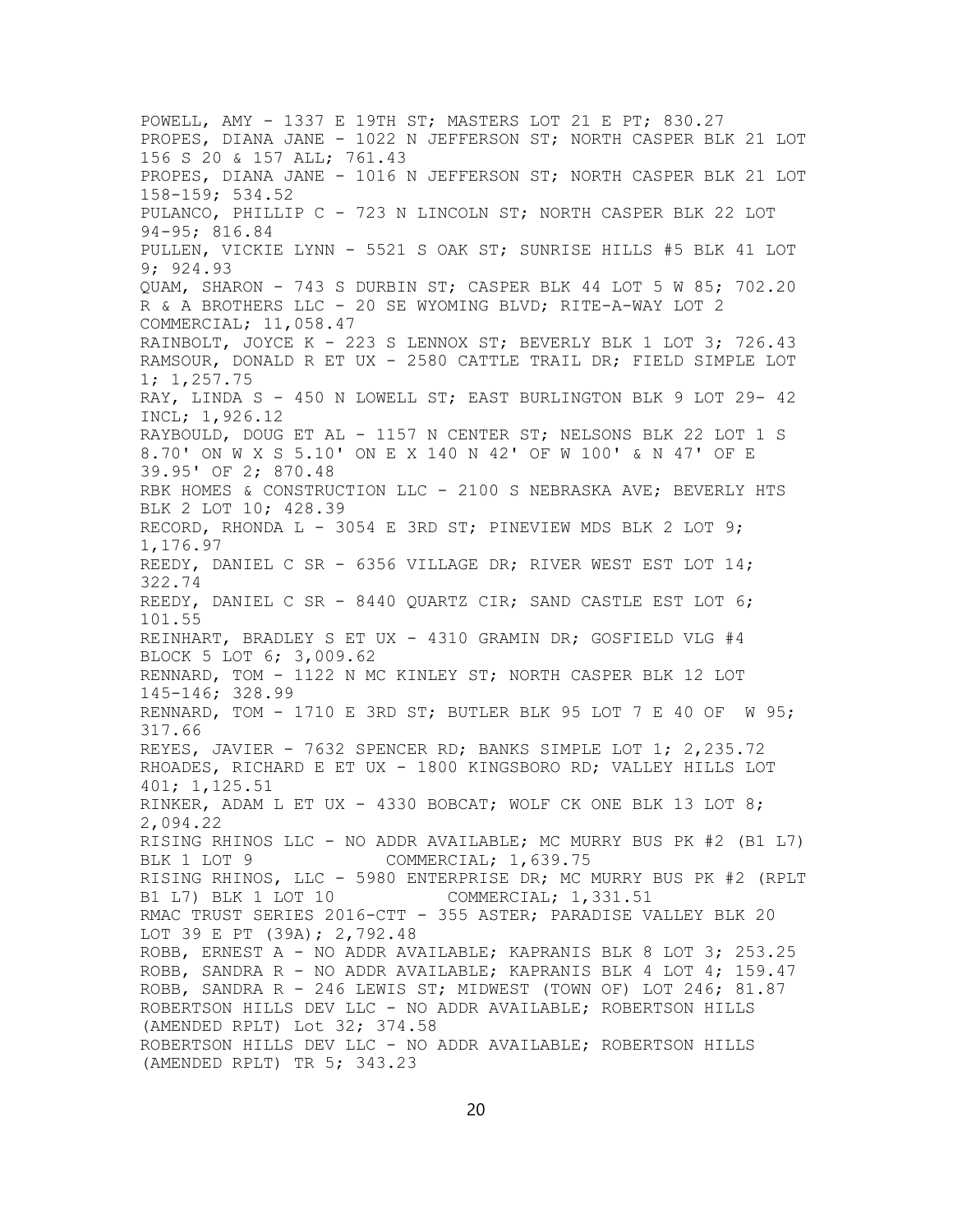ROBERTSON HILLS DEV LLC - NO ADDR AVAILABLE; ROBERTSON HILLS (AMENDED RPLT) TR 6; 445.91 ROBERTSON HILLS DEV LLC - NO ADDR AVAILABLE; ROBERTSON HILLS (AMENDED RPLT) TR 7; 343.23 ROBERTSON HILLS DEVELOPMENT LLC - NO ADDR AVAILABLE; ROBERTSON HILLS 2 Lot 1; 83.61 ROBERTSON HILLS DEVELOPMENT LLC - NO ADDR AVAILABLE; ROBERTSON HILLS 2 Lot 2; 76.01 ROBERTSON HILLS DEVELOPMENT LLC - NO ADDR AVAILABLE; ROBERTSON HILLS 2 Lot 3; 78.91 ROBERTSON HILLS DEVELOPMENT LLC - NO ADDR AVAILABLE; ROBERTSON HILLS 2 Lot 4; 78.91 ROBERTSON HILLS DEVELOPMENT LLC - NO ADDR AVAILABLE; ROBERTSON HILLS 2 Lot 5; 76.01 ROBERTSON HILLS DEVELOPMENT LLC - NO ADDR AVAILABLE; ROBERTSON HILLS 2 Lot 6; 78.91 ROBERTSON HILLS DEVELOPMENT LLC - NO ADDR AVAILABLE; ROBERTSON HILLS 2 Lot 7; 78.91 ROBERTSON HILLS DEVELOPMENT LLC - NO ADDR AVAILABLE; ROBERTSON HILLS 2 Lot 8; 83.85 ROBERTSON HILLS DEVELOPMENT LLC - NO ADDR AVAILABLE; ROBERTSON HILLS 2 Lot 9; 78.35 ROBERTSON HILLS DEVELOPMENT LLC - NO ADDR AVAILABLE; ROBERTSON HILLS 2 Lot 10; 78.35 ROBERTSON HILLS DEVELOPMENT LLC - NO ADDR AVAILABLE; ROBERTSON HILLS 2 Lot 11; 89.83 ROBERTSON HILLS DEVELOPMENT LLC - NO ADDR AVAILABLE; ROBERTSON HILLS 2 Lot 12; 89.67 ROBERTSON HILLS DEVELOPMENT LLC - NO ADDR AVAILABLE; ROBERTSON HILLS 2 Lot 13; 77.23 ROBERTSON HILLS DEVELOPMENT LLC - NO ADDR AVAILABLE; ROBERTSON HILLS 2 Lot 14; 77.23 ROBERTSON HILLS DEVELOPMENT LLC - NO ADDR AVAILABLE; ROBERTSON HILLS 2 Lot 15; 83.85 ROBERTSON HILLS DEVELOPMENT LLC - NO ADDR AVAILABLE; ROBERTSON HILLS 2 Lot 16; 78.91 ROBERTSON HILLS DEVELOPMENT LLC - NO ADDR AVAILABLE; ROBERTSON HILLS 2 Lot 19; 84.34 ROBERTSON HILLS DEVELOPMENT LLC - NO ADDR AVAILABLE; ROBERTSON HILLS 2 Lot 20; 78.91 ROBERTSON HILLS DEVELOPMENT LLC - NO ADDR AVAILABLE; ROBERTSON HILLS 2 Lot 21; 78.91 ROBERTSON HILLS DEVELOPMENT LLC - NO ADDR AVAILABLE; ROBERTSON HILLS 2 Lot 22; 81.75 ROBERTSON HILLS DEVELOPMENT LLC - NO ADDR AVAILABLE; ROBERTSON HILLS 2 Lot 23; 82.64 ROBERTSON HILLS DEVELOPMENT LLC - NO ADDR AVAILABLE; ROBERTSON HILLS 2 Lot 24; 82.64 ROBERTSON HILLS DEVELOPMENT LLC - NO ADDR AVAILABLE; ROBERTSON HILLS 2 Lot 26; 78.91 ROBERTSON HILLS DEVELOPMENT LLC - NO ADDR AVAILABLE; ROBERTSON HILLS 2 Lot 27; 78.91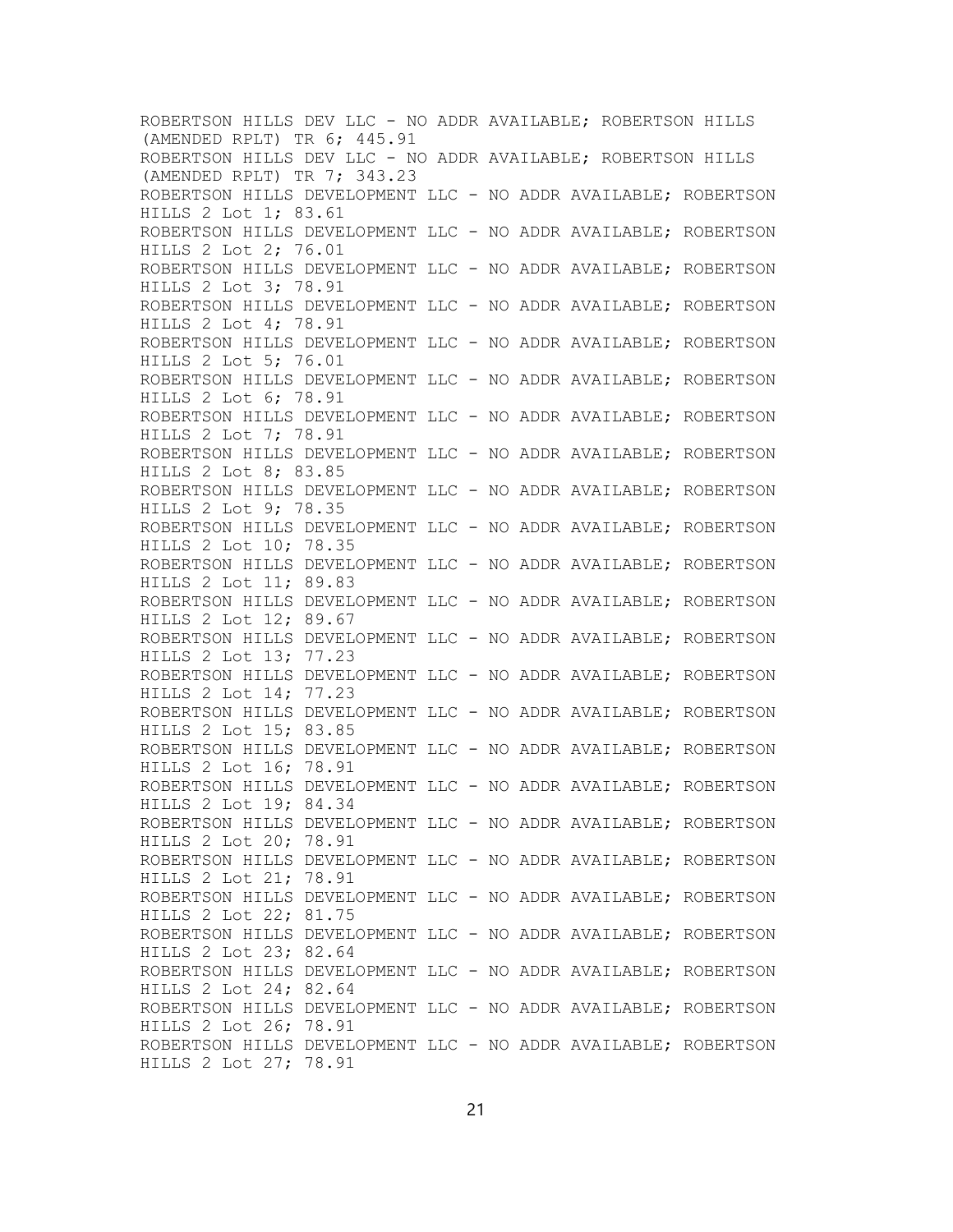ROBERTSON HILLS DEVELOPMENT LLC - NO ADDR AVAILABLE; ROBERTSON HILLS 2 Lot 34; 76.01 ROBERTSON HILLS DEVELOPMENT LLC - NO ADDR AVAILABLE; ROBERTSON HILLS 2 Lot 36; 78.91 ROBERTSON HILLS DEVELOPMENT LLC - NO ADDR AVAILABLE; ROBERTSON HILLS 2 Lot 37; 78.91 ROBERTSON HILLS DEVELOPMENT LLC - NO ADDR AVAILABLE; ROBERTSON HILLS 2 Lot 38; 78.91 ROBERTSON HILLS DEVELOPMENT LLC - NO ADDR AVAILABLE; ROBERTSON HILLS 2 Lot 39; 76.01 ROBERTSON HILLS DEVELOPMENT LLC - NO ADDR AVAILABLE; ROBERTSON HILLS COMMONS (RPLT) Lot TR A; 17.93 ROBINETT, GLEN R ET UX - NO ADDR AVAILABLE; S1/2 S1/2 SW: 29-33-87; 407.19 ROBINSON, JOE T ET UX - 3386 PLATEAU ST; NORTHRIDGE LOT 12; 296.47 ROCKY MOUNTAIN TIMBERLANDS INC - 25298 LITTLE DOG RD; PT SW: (TR PM6 3-4)  $34-35-83$ ; 252.88 PM6 3-4) 34-35-83; 252.88 RODRIGUEZ, THOMAS J TRUSTEE - 7375 SHARROCK RD; PT E1/2 NE: 28-33-80; 1,025.51 ROMERO, RUBEN L - 1605 S CEDAR ST; STANDARD OIL CO BLK 2 LOT 10; 1,070.09 ROSZEL, BARTON W - 13440 HWY 220; PT SE NE: 28-32-81; 1,755.70 ROYCE, JESSEY - 2130 W 41ST ST; VALLEY HILLS #2 LOT 937 ALL & 938 W 16; 738.67 RUSSELL, LEANN MARIE - 7858 W YELLOWSTONE HWY; AIR BASE ACRES #2 LOT 5; 286.96 RUTHERFORD, JAMES W ET UX - 4830 COWPONY TRL; LOT 1: PT NE NW:<br>(TR 306) 18-35-78; 26.34  $18 - 35 - 78; 26.34$ RYAN, BRIDGID MARY - 2142 SHUMWAY AVE; PRATT #5 BLK 1 LOT 5; 1,581.76 SAGER, SHIRLEY ET AL - 228 N 2ND AVE; MOUNTAIN VIEW BLK 9 LOT 18; 403.66 SALAZAR, RICARDO - 1847 JIM BRIDGER AVE; WESTWOOD LOT 135 NW 40 & 136 SE 25; 1,545.56 SAMPLE, CHARLES A ET UX - 2747 BLAIR LN; BLAIR LANE LOT 33; 329.53 SANCHEZ, MICHAEL ET UX - 332 S WASHINGTON ST; NATRONA HTS LOT 5; 1,363.65 SANDFORT, GERHARD ET UX - 9521 SABEC RD; HAT SIX #1 LOT 33 N 1/2 (79-32-24 N 1/2 SW NW NW:); 100.33 SCHNABEL, GARY - 521 MIDWEST AVE; MILLS BLK 23 LOT 5-7 INCL; 676.37 SCHOENWOLF, BURTON DAVIS ET AL - 7620 SCORPION WAY; OASIS EST LOT 33; 135.88 SCHUMACHER, SHANE L - 2627 MELODI LN; HARTRANFT LOT 52; 728.03 SECRETARY OF VETERAN'S AFFAIRS - 1700 E 27TH ST; FALCON CREST #1 BLK 2 LOT 19A; 1,365.91 SEITH, THOMAS ET UX - 148 STOCK ST; MIDWEST (TOWN OF) LOT 148; 186.28 SHAW, BILLIE JO - 940 S THIRD AVE; WESTSIDE COMM AT TOPAZ PHASE 1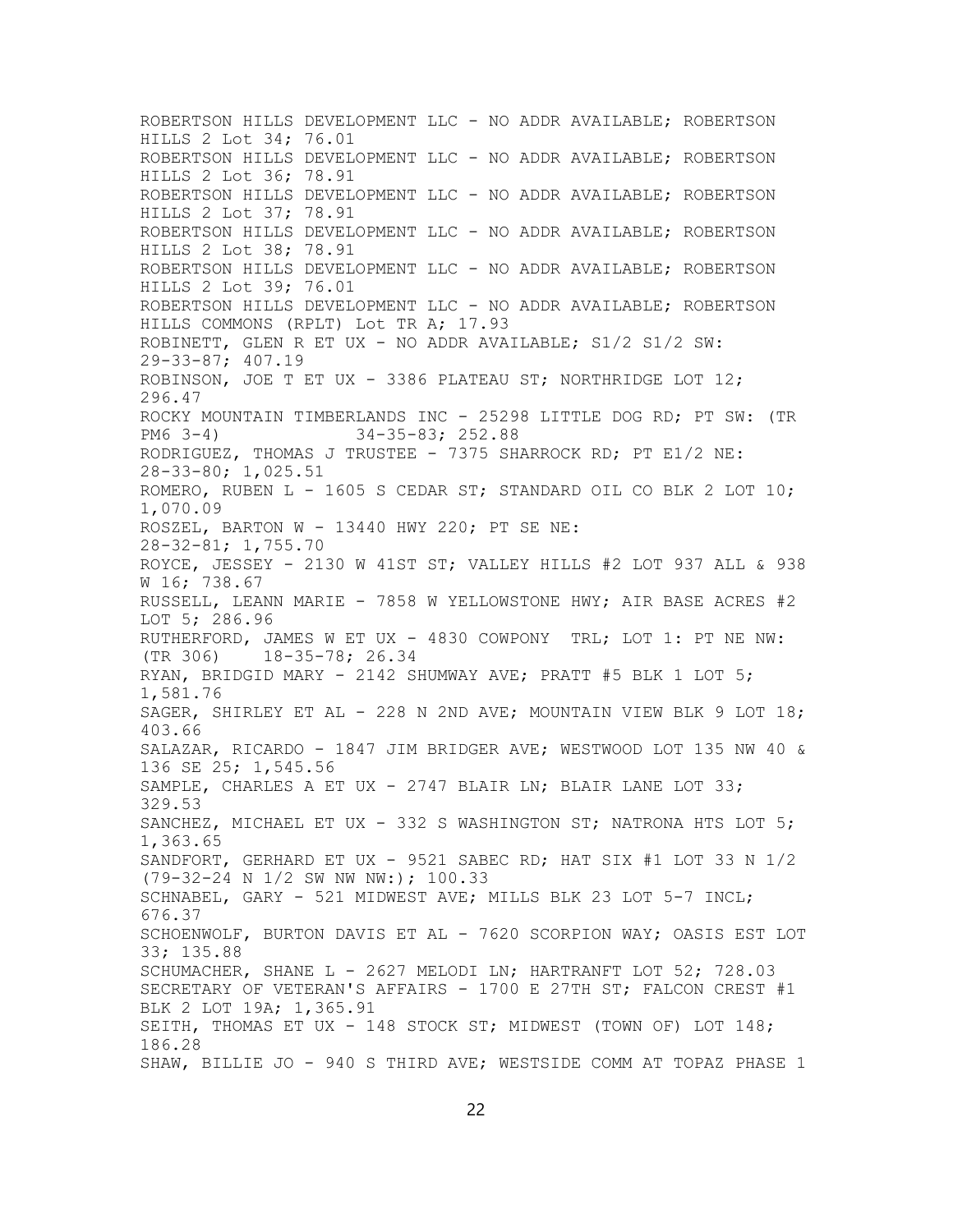BLK 5 LOT 19; 1,554.62 SHIVELY, ROBERT M ET UX - 3931 CYNTHIA DR; LONGVIEW #1 LOT 78 W 17 & 79 ALL; 2,729.96 SHROYER, WILLIS - NO ADDR AVAILABLE; WALTMAN BLK 9 LOT 10-11; 142.95 SIEVERS, ROBERT D JR ET UX - 1015 SWORD ST; KAPRANIS BLK 8 LOT 5; 514.16 SIMMONS, NORMAN SCOTT - 9186 DESERT GARDEN CIR; BLUE ROCK RANCHOS LOT 49; 86.22 SIMONEAUX, CARRY L - 95 YUCCA CIR; PARADISE VALLEY BLK B LOT 44; 178.61 SLEEP, DORIS L - 2823 HEIGHTS BLVD; MIDWEST HEIGHTS BLK 4 LOT 5 & 6; 197.15 SMITH, MATTHEW L - 910 STAFFORD; EASTGATE II BLK 2 LOT 17; 973.51 SMITHEY, SHANE L ET UX - 14975 HWY 487; PT LOT 10: (N OF HWY) 7-31-80; 336.35 SMITH-HILL, DEBBIE L - 442 N LENNOX ST; EAST BURLINGTON BLK 8 LOT 25- 26; 382.26 SONESON, JAMES L ET UX - 42 JASMINE; PARADISE VALLEY BLK 8 LOT 37; 791.64 SOUTHERN FOODS GROUP L P - 480 IRON ST; EVANSVILLE BLK 23 LOT 3-4 COMMERCIAL; 850.13 SPURLIN, WILLIAM ET UX - 1020 5TH ST; PLATTE PK BLK 2 LOT 14; 207.61 STAGGERS LLC - 525 SW WYOMING BLVD; BAJA BEACH (RPLT OF MILLS B 39 L 9-12 INCL); 1,872.24 STARCO MANUFACTURING INC - 2402 RENAUNA AVE; HARTRANFT LOT 21 E 1/2 COMMERCIAL; 2,922.48 STARK, COLTON L ET UX - 5493 COPPERHEAD DR; BLUE ROCK RANCHOS LOT 13; 86.22 STARK, KEVIN - 920 PARK LN; PLATTE PK BLK 3 LOT 24; 207.61 STEENBERGEN, SCOTT - 10690 LINDA LN; STARWALLOW #5 LOT 501; 83.66 STEINHOFF, REBECCA A - 7778 CASPER MOUNTAIN RD; BROOKSIDE MTN HOME LOT 22; 51.09 STERLING, NICHOLAS S ET UX - NO ADDR AVAILABLE; GOOSE EGG RANCHOS LOT 22; 20.01 STEWART, WILLIAM J ET AL - 751 N KIMBALL ST; NORTH CASPER BLK 34 LOT 90-91; 703.59 STONE RIVER CONSTRUCTION LLC - 2303 S BEVERLY ST; BEVERLY HTS BLK 3 LOT 17; 1,843.64 STRATFORD ARMS CONDOMINIUM ASSOC - BEECH ST; CASPER BLK 43 LOT 8 (STRATFORD ARMS COMMON AREA); 406.09 SULLIVAN, PAT NOEL - NO ADDR AVAILABLE; PT E 1/2 NW: (FORMERLY DEMPSEY LAND) 13-33-80; 445.50 SUPREME GRAND LODGE OF AMORC INC, THE - NO ADDR AVAILABLE; WOLTON (HILAND) BLK 1 LOT 6-7; 100.06 SUTHERLAND, TRUDY L - 545 PEAKE ST; MIDWEST (TOWN OF) LOT 545; 238.63 SWINNEY, ROGER ARLIS ET AL - NO ADDR AVAILABLE; PT NE SE SE:<br>15-33-79 (AKA SUNNYSIDE ACRES BLK 2 LOT 2); 487.17 (AKA SUNNYSIDE ACRES BLK 2 LOT 2); 487.17 SWINNEY, ROGER ARLIS ET AL - NO ADDR AVAILABLE; PT NW SE SE:<br>15-33-79 (AKA SUNNYSIDE ACRES BLK 3 LOT 2-3); 626.44 (AKA SUNNYSIDE ACRES BLK 3 LOT  $2-3$ ); 626.44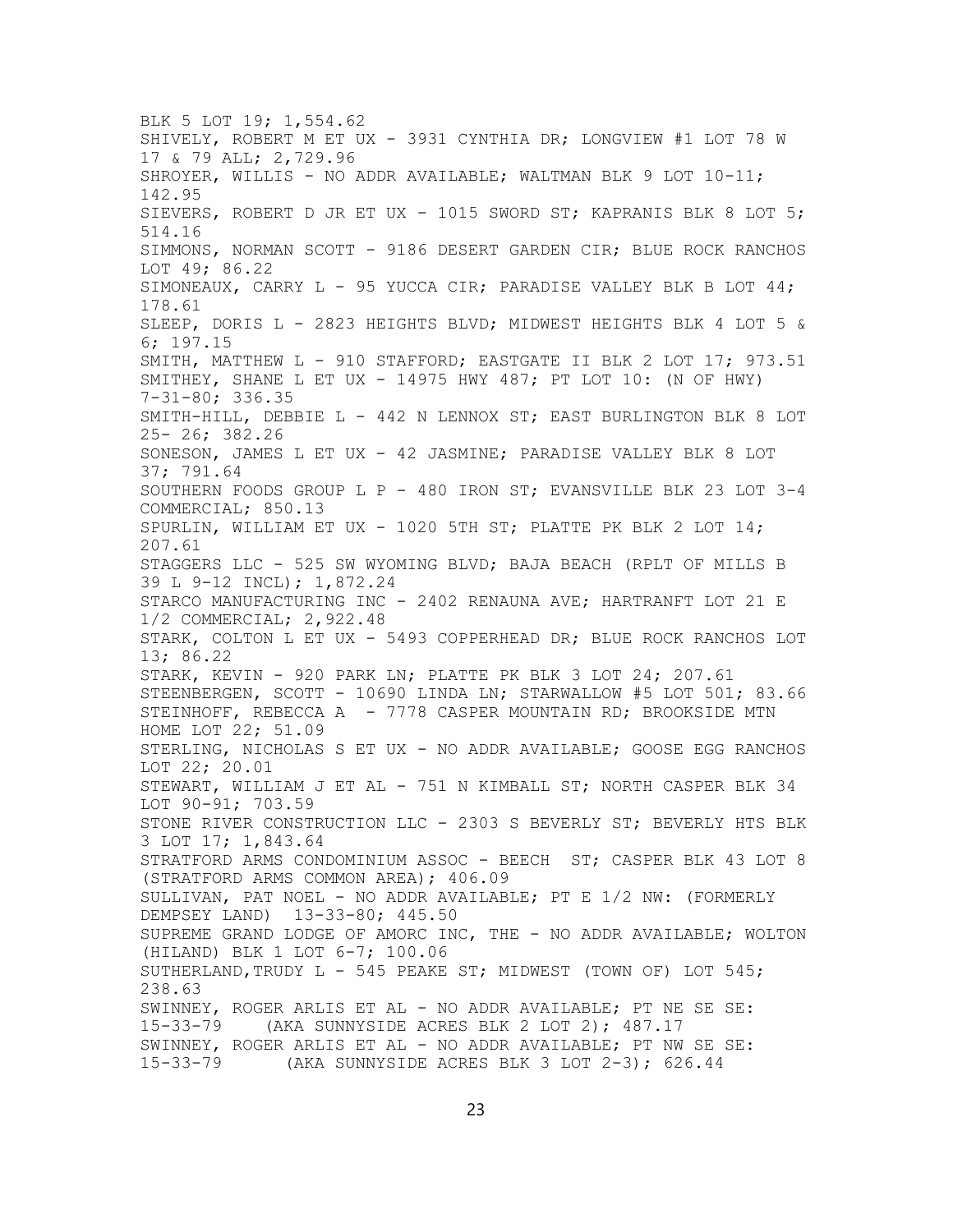T BAR A PROPERTIES LLC - 2446 OIL DR; WESTGATE PK II LOT 55 COMMERCIAL; 24: 5.0000; 3,206.74 TARA LEE BUTCHER LIVING TRUST  $3/14/2017$  - 2301 EASTHAVEN AVE; MEADOW VIEW EST #1 BLK 6 LOT 17; 1,727.42 TAVENER, SUEANN - 6080 BRANDT RD; GOTHBERG LOT 10; 369.34 TEMPLAR, DEBORAH K - 215 E 12TH ST; CASPER BLK 192 LOT 2 E 50; 2,820.52 TEWES, RICHARD B ET UX - NO ADDR AVAILABLE; EDGERTON BLK 26 LOT 6; 35.35 TEWS, MARK - 3019 HEIGHTS BLVD; MIDWEST HEIGHTS BLK 2 LOT 4; 240.46 TEWS, MARK A ET AL - 416 MIDWEST AVE; MILLS BLK 15 LOT 13 S 30 & N 10 OF W 78.5; 363.43 THE PROPERTYMAN LLC - 1207 E C ST; SHERIDAN HTS BLK 119 LOT 6; 122.95 THE PROPERTYMAN LLC - 409 E K ST; NORTH CASPER BLK 37 LOT 51 COMMERCIAL; 179.01 THEURER, BONNIE J - 1539 W 13TH ST; CASPER BLK 228 LOT 1 W 82; 1,218.80 THORNE, WILLIAM J - 601 HARDING AVE; MOUNTAIN VIEW BLK 38 LOT 2; 44: 300.0000; 681.04 TIMOTHY J CORTEZ & AMBRA S CORTEZ LIVING TRUST - 10250 COLUMBINE CIR; COLUMBINE MDS LOT 3; 473.78 TOBIN, JAMES D - 570 PEAKE ST; MIDWEST (TOWN OF) LOT 570; 114.16 TRANSPORTATION PARTNERS & LOGISTICS LLC - 4747 SIX MILE RD; SIX MILE SIMPLE NO 3 Lot 1; 9,196.44 TREAT, WELDON L ET UX - 965 E 19TH ST; SOUTH BLK H LOT 26-28 INCL; 935.09 TRIPLE M LLC - 3085 INDUSTRIAL WAY; ZEPHYR IND PK LOT 14; 377.07 TRUMBULL, TRACY - 29 OKLAHOMA ST; EVANSVILLE BLK 24 LOT 2 S PT & 3 N PT; 221.83 TUCKER, BRENDA - 69 ASH ST; MIDWEST-GAS PLANT LOT 69; 165.59 UPTAIN, OWEN T - 16632 MAVERICK DR; ANTELOPE HILLS EST #2 LOT 54; 494.25 VALORA, MILDRED L - 1122 W 21ST ST; SUNSET LOT 69; 938.74 VAN BUSKIRK, SANDRA - 323 PLEASANT ST; MIDWEST HEIGHTS BLK 2 LOT 19-24 INCL; 469.13 VAN HAAFTEN, C ET UX - NO ADDR AVAILABLE; BAR NUNN RANCH LOT 348-349; 73.07 VANBLARCUM, CLYDE R ET UX - 560 BEATRICE ST; MIDWEST HEIGHTS BLK 6 LOTS 9-10; 151.54 VASQUEZ, JOSEPHINE M - 1027 N LINCOLN ST; NORTH CASPER BLK 21 LOT 56-59 INCL; 739.18 VILLANUEVA, NARCISO JR - 45 OKLAHOMA ST; EVANSVILLE BLK 24 LOT 1 PT; 249.69 VU, GOLDIE MARELTA - 240 N 5TH AVE; MOUNTAIN VIEW BLK 4 LOT 19; 258.98 WADDY, SELMER - 809 N GLENARM ST; NORTH CASPER BLK 26 LOT 85-88 INCL; 1,047.39 WALKER, LISA S - 18771 THIRTY THREE MILE RD; ALL: 1-36-82<br>623.32 LOT 1: S1/2 NE: N1/2 SE: SE SE: 2-36-82 LOT 1: S1/2 NE: N1/2 SE: SE SE: 2-36-82 232.55 E1/2 NE: 11-36-82 80.00 ALL: 12-36-82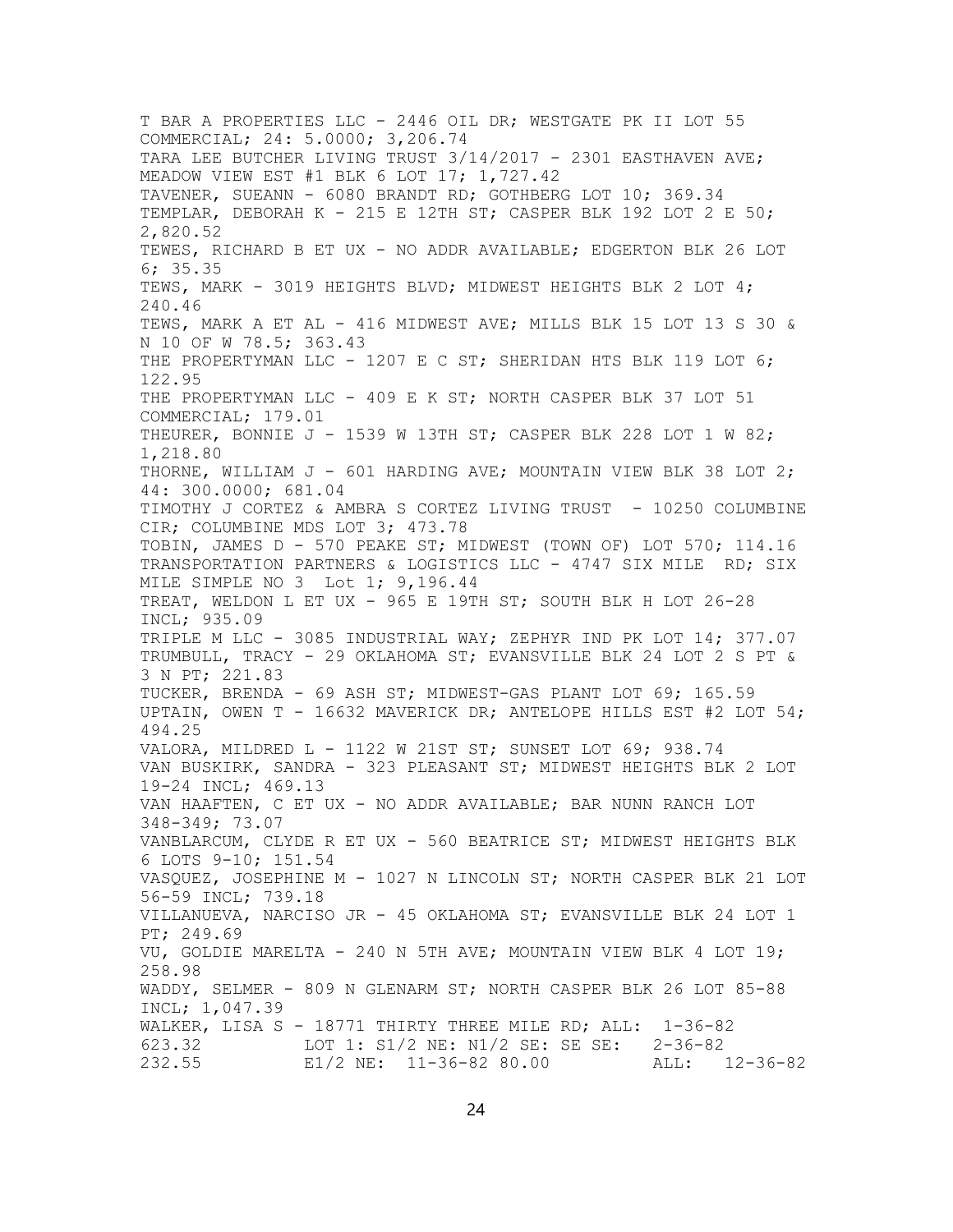640.00 ALL: 13-36-82 640.00 ALL: 24-36-82 640.00; 4,747.42 WALKER, TODD ET UX - 553 WESTSHORE RD; WESTSHORE VLG (RPLT) LOT 28A; 447.36 WALLACE, CHARLIE - NO ADDR AVAILABLE; SANDY LAKE EST #2 LOT 29 PT; 30: 100.0000; 201.19 WALLACE, CHARLIE - 8104 EASY ST; SANDY LAKE EST #2 LOT 30; 30: 100.0000; 1,850.42 WALSH, RYAN - 1330 S JACKSON ST; KENWOOD LOT 80; 496.28 WARREN H DUTHIE REVOCABLE - NO ADDR AVAILABLE; NW NW: 34-36-83; 24.31 WASHECHEK, MICHAEL D - 725 MYSTERY BRIDGE RD; PT SW NW: (FKA COLE CREEK INDUSTRIAL PARK LOT 11) 4-33-78; 1,502.75 WATERHOLE PROPERTIES LLC - 3823 SAND DRIFT CIR; SAND DUNE EST LOT 82; 110.60 WAUGAMAN, ROBERT D ET UX - 51 JONQUIL; PARADISE VALLEY BLK 48 LOT 22; 541.33 WCAMP FLEXIBLE LLC - NO ADDR AVAILABLE; SOUTH PARK RIDGE LOT 54; 319.54 WEBB INVESTMENTS LLC - 1147 S WALNUT ST; CASPER BLK 104 LOT 5-6 COMMERCIAL ; 1,530.05 WEBB, BEAU ET AL - 17490 PRONGHORN DR; ANTELOPE HILLS EST LOT 15; 68.85 WELCH, DORRIS E TRUSTEE - 524 PINEVIEW PL; PINEVIEW MDS #2 BLK 36 LOT 2; 1,336.51 WENZEL, KRISTA K - 1346 ROUND THE HILL RD; PT N1/2 SE: 8-32-79; 669.15 WESTBERG, KENT D ET UX - 8080 VIEW POINT CIR; PT S1/2 N1/2: (TR 8) 10-34-78; 152.36 WHITTINGTON, CHERYL - 108 ASPEN ST; MIDWEST-GAS PLANT LOT 108; 189.11 WICKISER, CARLY A - 428 KING ST; EVANSVILLE #3 LOT S 10 OF 17, ALL 18 & N PT OF 19 BLK 35; 623.08 WILSON, DONNA M - 213 RIVERVIEW AVE; MILLS BLK 10 LOT 5-6; 761.11 WILSON, RUSSELL L - 1721 HYVIEW DR; WEST GARDEN CR #2 BLK 6 LOT 1; 786.43 WINN, PATRICIA ANN - 244 JUNCO ST; EASTDALE BLK 4 LOT 21; 576.93 WISEMAN, JAMES D ET UX - 18 JASMINE; PARADISE VALLEY BLK 8 LOT 31; 688.24 WISEMAN, JAMES D ET UX - 235 ASTER; PARADISE VALLEY BLK 20 LOT 27; 1,733.30 WOGAN, KAREN L ET AL - 2320 SALT CREEK HWY; PT S1/2 SW: 29-34-79; 328.72 WOOD, LOGAN ET UX - 8450 QUARTZ CIR; SAND CASTLE EST LOT 7; 201.95 WOODS, WILLIAM JAMES ET UX - 5210 BEL VISTA DR; BAR NUNN RANCH LOT 35; 595.58 WORKMAN, T G ET UX - 1780 JAMES; PT SW SE SW NE: 34-34-79; 31: 100.0000; 207.43 WURTZ, KARL L - 6200 BUCKNUM CIR; NE NE: 12-34-82; 407.19 WYOMING NOVELTY COMPANY - NO ADDR AVAILABLE; WESTWOOD #3 LOT 628 COMMERCIAL; 25.45